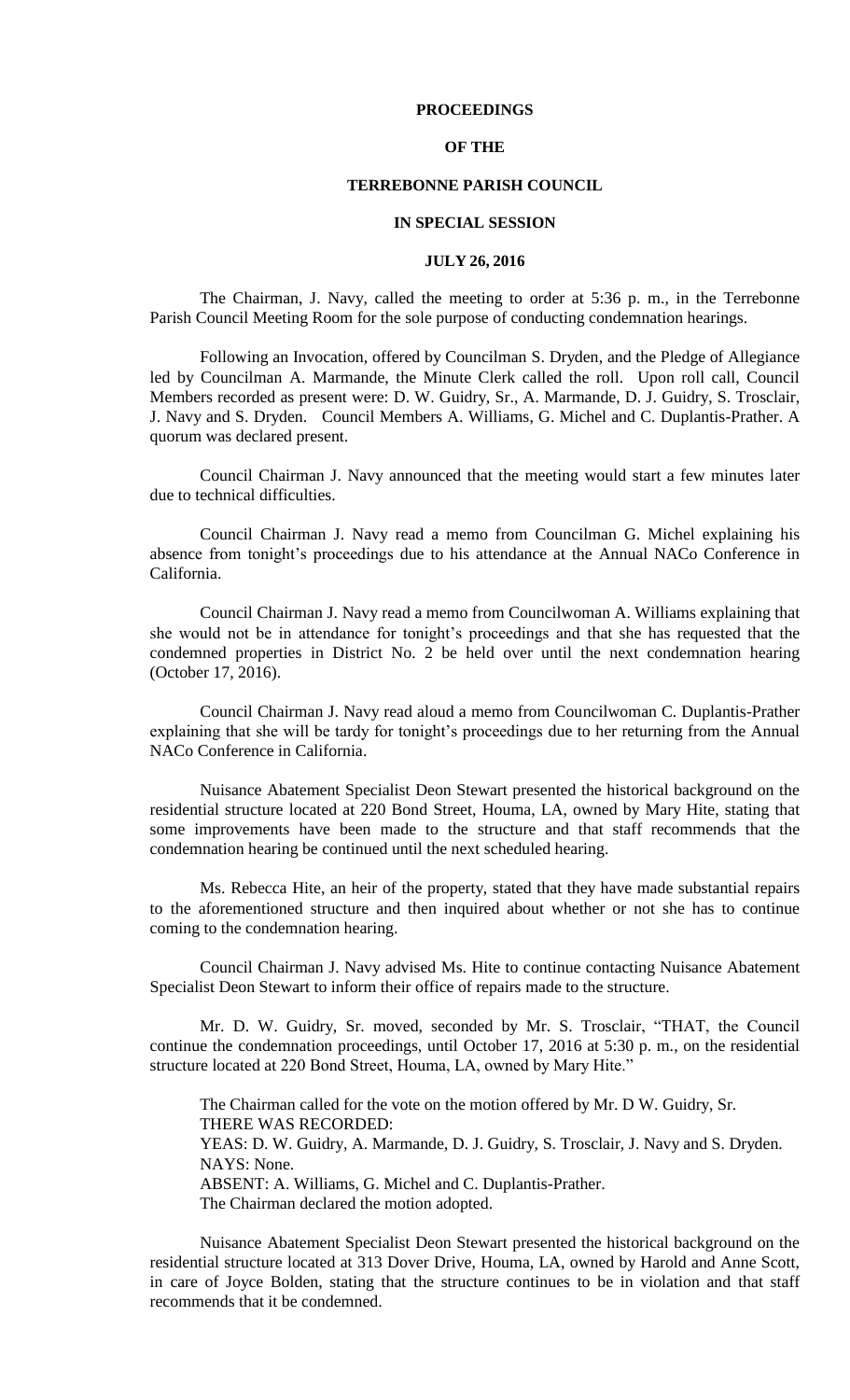Ad Hoc Attorney William Dunckelman stated that he has been in contact with an heir of the property located at 313 Dover Drive, Houma, LA, and that they are trying to get funding to make the repairs. Mr. Dunckelman requested a continuance.

Mr. A. Marmande moved, seconded by Mr. D. J. Guidry, "THAT, the Council continue the condemnation proceedings, until October 17, 2016 at 5:30 p. m., on the residential structure located at 313 Dover Drive, Houma, LA, owned by Harold and Anne Scott, in care of Joyce Bolden."

The Chairman called for the vote on the motion offered by Mr. A. Marmande. THERE WAS RECORDED: YEAS: D. W. Guidry, A. Marmande , D. J. Guidry, S. Trosclair, J. Navy and S. Dryden. NAYS: None.

ABSENT: A. Williams, G. Michel and C. Duplantis-Prather.

The Chairman declared the motion adopted.

Nuisance Abatement Specialist Deon Stewart presented the historical background on the residential structure located at 1217 Division Ave., Houma, LA, owned by Roosevelt and Martha Spencer, c/o Christopher Carter, stating that the structure continues to be in violation and that staff recommends that it be condemned.

Ad Hoc Attorney William Dunckelman stated that he has not been in contact with any heirs of the residential structure located at 1217 Division Avenue, Houma, LA, owned by Roosevelt and Martha Spencer, c/o Christopher Carter, but was informed that a succession is being completed.

Mr. S. Trosclair moved, seconded by Mr. D. J. Guidry, "THAT, the Council continue the condemnation proceeding, until October 17, 2016 at 5:30 p. m., on the residential structure located at 1217 Division Avenue, Houma, LA, owned by Roosevelt and Martha Spencer, c/o Christopher Carter."

The Chairman called for the vote on the motion offered by Mr. S. Trosclair. THERE WAS RECORDED: YEAS: D. W. Guidry, A. Marmande , D. J. Guidry, S. Trosclair, J. Navy and S. Dryden. NAYS: None. ABSENT: A. Williams, G. Michel and C. Duplantis-Prather. The Chairman declared the motion adopted.

Nuisance Abatement Specialist Deon Stewart presented the historical background on the residential structure located at 5452 Highway 56, Chauvin, LA, owned by Lindsey and Elizabeth Henry, Jackie Marie Properties, LLC - Tax Title Owners, noted that substantial improvements have been made and that staff recommends that the file be closed.

Mr. D. J. Guidry moved, seconded by Mr. A. Marmande, "THAT, the Council concur with Administration to close the condemnation file on the residential structure located at 5452 Highway 56, Chauvin, LA, owned by Lindsey and Elizabeth Henry."

The Chairman called for the vote on the motion offered by Mr. D. J. Guidry. THERE WAS RECORDED: YEAS: D. W. Guidry, A. Marmande , D. J. Guidry, S. Trosclair, J. Navy and S. Dryden. NAYS: None. ABSENT: A. Williams, G. Michel and C. Duplantis-Prather. The Chairman declared the motion adopted.

Nuisance Abatement Specialist Deon Stewart presented the historical background on the residential structure located at 400 Naquin Street (Structure 3) Houma, LA, owned by Larussa Enterprises stating that the structure continues to be in violation and that staff recommends that the structure be condemned.

Mr. S. Trosclair moved, seconded by Mr. A. Marmande, "THAT, the Council continue the condemnation proceedings, until October 17, 2016 at 5:30 p. m., on the residential structure located at 400 Naquin Street (Structure 3) Houma, LA, owned by Larussa Enterprises."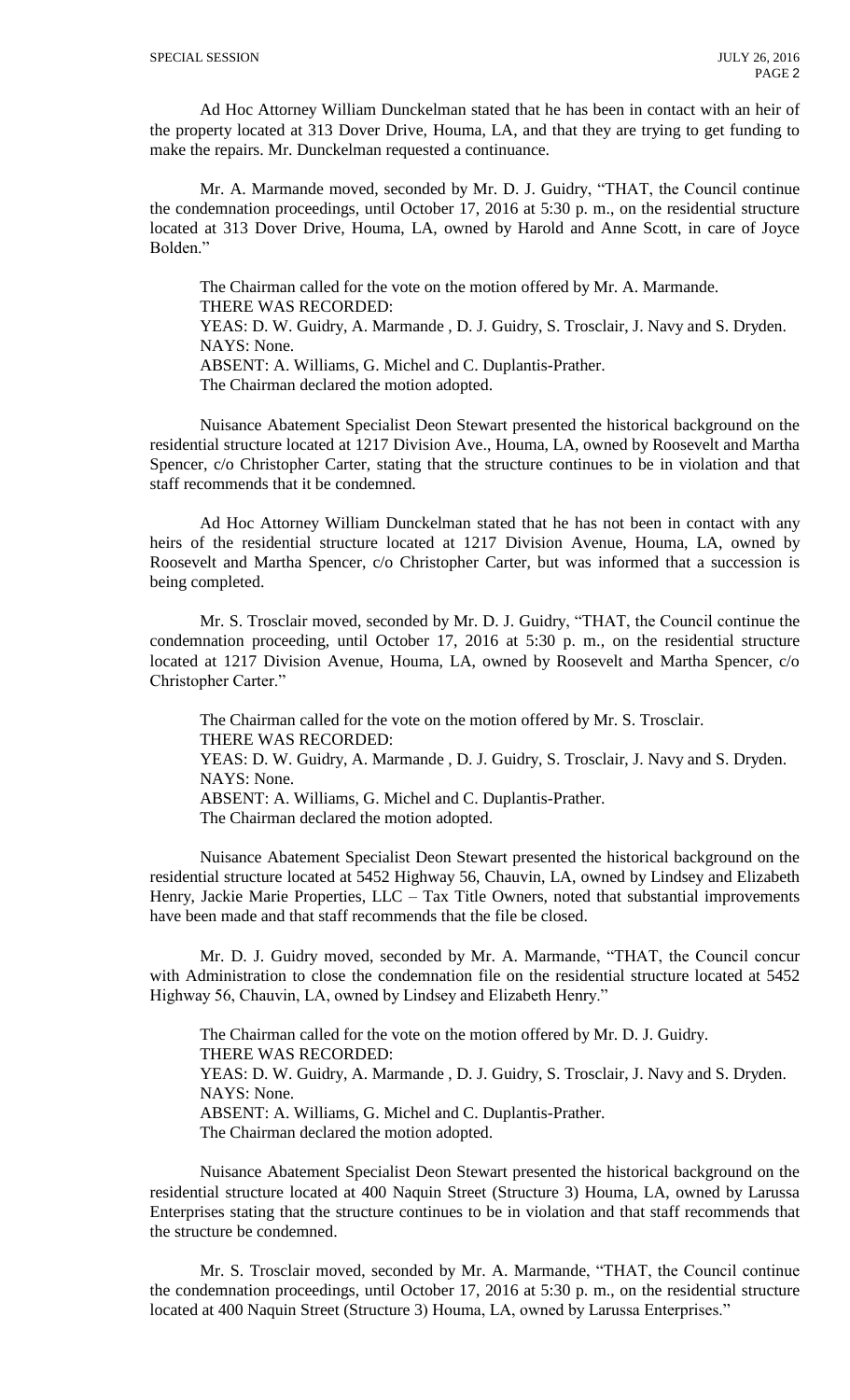The Chairman called for the vote on the motion offered by Mr. S. Trosclair. THERE WAS RECORDED: YEAS: D. W. Guidry, A. Marmande , D. J. Guidry, S. Trosclair, J. Navy and S. Dryden. NAYS: None. ABSENT: A. Williams, G. Michel and C. Duplantis-Prather. The Chairman declared the motion adopted.

Nuisance Abatement Specialist Deon Stewart presented the historical background on the residential structure located at 119 Scott Lane, Houma, LA, owned by Jonathan and Willie Foote. She stated that the structure continues to be in violation and that staff recommends that the structure be condemned. Mrs. Stewart added that she has received documentation pertaining to a succession and that Staff recommends that condemnation hearing be continued.

Mr. D. W. Guidry, Sr. moved, seconded by Mr. S. Dryden, "THAT, the Council continue the condemnation hearing, until October 17, 2016 at 5:30 p. m., on the residential structure located at 119 Scott Lane, Houma, LA, owned by Jonathan and Willie Mae Foote."

The Chairman called for the vote on the motion offered by Mr. D. W. Guidry, Sr. THERE WAS RECORDED:

YEAS: D. W. Guidry, A. Marmande , D. J. Guidry, S. Trosclair, J. Navy and S. Dryden. NAYS: None.

ABSENT: A. Williams, G. Michel and C. Duplantis-Prather.

The Chairman declared the motion adopted.

Nuisance Abatement Specialist Deon Stewart presented the historical background on the residential structure located at 604 Linda Ann Ave, Gray, LA, owned by Albertha Francois, stating that the structure continues to be in violation and that staff recommends that it be condemned.

Mr. D. J. Guidry moved, seconded by Mr. A. Marmande, "THAT, the Council continue the condemnation hearing, until October 17, 2016 at 5:30 p. m., on the residential structure located at 604 Linda Ann Avenue, Gray, LA, owned by Alberta Francois."

The Chairman called for the vote on the motion offered by Mr. D. J. Guidry. THERE WAS RECORDED:

YEAS: D. W. Guidry, A. Marmande , D. J. Guidry, S. Trosclair, J. Navy and S. Dryden. NAYS: None.

ABSENT: A. Williams, G. Michel and C. Duplantis-Prather.

The Chairman declared the motion adopted.

Nuisance Abatement Specialist Deon Stewart presented the historical background on the residential structure located at 167 Jennings Lane, Houma, LA owned by the Estate of John Thompson and Zenobia Bolden stating that some improvements have been made and that staff recommends that condemnation hearing be continued.

Mr. D. W. Guidry, Sr. moved, seconded by Mr. D. J. Guidry and Mr. S. Dryden, "THAT, the Council continue the condemnation proceedings, until October 17, 2016 at 5:30 p. m., for the residential structure located at 167 Jennings Lane, Houma, LA, owned by the Estate of John Thompson and Zenobia Bolden."

The Chairman called for the vote on the motion offered by Mr. D. W. Guidry, Sr. THERE WAS RECORDED: YEAS: D. W. Guidry, A. Marmande , D. J. Guidry, S. Trosclair, J. Navy and S. Dryden. NAYS: None. ABSENT: A. Williams, G. Michel and C. Duplantis-Prather.

The Chairman declared the motion adopted.

Nuisance Abatement Specialist Deon Stewart presented the historical background on the residential structure located at 1514 Bonvillian Street, Houma, LA, owned by the Estate of Castro Murray stating that repair work is continuing and that staff recommends that the condemnation file be closed.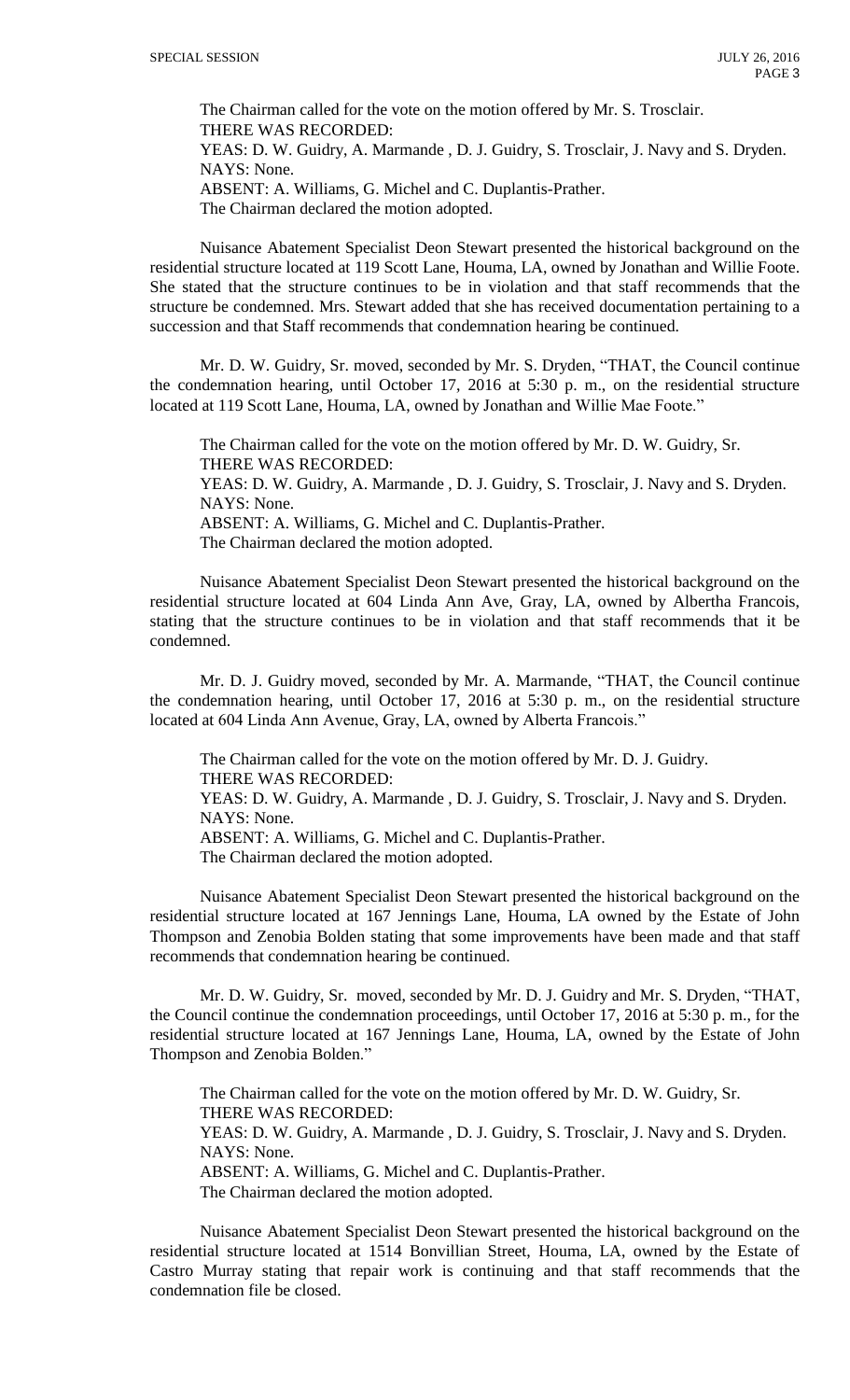Mr. D. J. Guidry moved, seconded by Mr. S. Trosclair, "THAT, the Council concur with Administration to close the condemnation file on the residential structure located at 1514 Bonvillian Street, Houma, LA, owned by the Estate of Castro Murray due to substantial improvements being made."

The Chairman called for the vote on the motion offered by Mr. D. J. Guidry. THERE WAS RECORDED: YEAS: D. W. Guidry, A. Marmande , D. J. Guidry, S. Trosclair, J. Navy and S. Dryden. NAYS: None. ABSENT: A. Williams, G. Michel and C. Duplantis-Prather. The Chairman declared the motion adopted.

Nuisance Abatement Specialist Deon Stewart presented the historical background on the residential structure located at 208 McKinley Street, Houma, LA, owned by Byrd and Byrd, Inc.; noted that the structure continues to be in violation; and that staff recommends that the structure be condemned.

Mr. D. J. Guidry moved, seconded by Mr. A. Marmande, "THAT, the Council continue, until October 17, 2016 at 5:30 p. m., the condemnation proceedings for the residential structure located at 208 McKinley Street, Houma, LA, owned by Byrd and Byrd, Inc."

The Chairman called for the vote on the motion offered by Mr. D. J. Guidry. THERE WAS RECORDED:

YEAS: D. W. Guidry, A. Marmande , D. J. Guidry, S. Trosclair, J. Navy and S. Dryden. NAYS: None.

ABSENT: A. Williams, G. Michel and C. Duplantis-Prather.

The Chairman declared the motion adopted.

Nuisance Abatement Specialist Deon Stewart presented the historical background on the residential structures located at 1703 Dunn Street (2 Structures), Houma, LA, owned by Flamingo Property Management, LLC; noting that substantial improvements have been made to Structure 1; that Staff recommends that the condemnation file on Structure 1 be closed; and added that Structure 2 continues to be in violation. She stated that Staff recommends that Structure 2 be condemned.

Mr. D. W. Guidry, Sr. moved, seconded by Mr. S. Dryden and Mr. D. J. Guidry, "THAT, the Council close the condemnation file on the residential structure located at 1703 Dunn Street (Structure 1), Houma, LA and continue until October 17, 2016 at 5:30 p. m., the condemnation proceedings for the residential structure located at 1703 Dunn Street (Structure 2), Houma, LA, owned by Flamingo Property Management, LLC."

The Chairman called for the vote on the motion offered by Mr. D. W. Guidry, Sr. THERE WAS RECORDED: YEAS: D. W. Guidry, A. Marmande , D. J. Guidry, S. Trosclair, J. Navy and S. Dryden. NAYS: None. ABSENT: A. Williams, G. Michel and C. Duplantis-Prather. The Chairman declared the motion adopted.

Nuisance Abatement Specialist Deon Stewart presented the historical background on the residential structure located at 116 Alex Williams Lane, Houma, LA, owned by the Estate of Charles Johnson and Hilda Woodley, stating that improvements have been made to the structure and that staff recommends that the file be close.

Mr. S. Dryden moved, seconded by Mr. A. Marmande, "THAT, the Council concur with Administration and close the condemnation file on the residential structure located at 116 Alex Williams Lane, Houma, LA, owned by the Estate of Charles Johnson and Hilda Woodley."

The Chairman called for the vote on the motion offered by Mr. S. Dryden. THERE WAS RECORDED: YEAS: D. W. Guidry, A. Marmande , D. J. Guidry, S. Trosclair, J. Navy and S. Dryden. NAYS: None.

ABSENT: A. Williams, G. Michel and C. Duplantis-Prather.

The Chairman declared the motion adopted.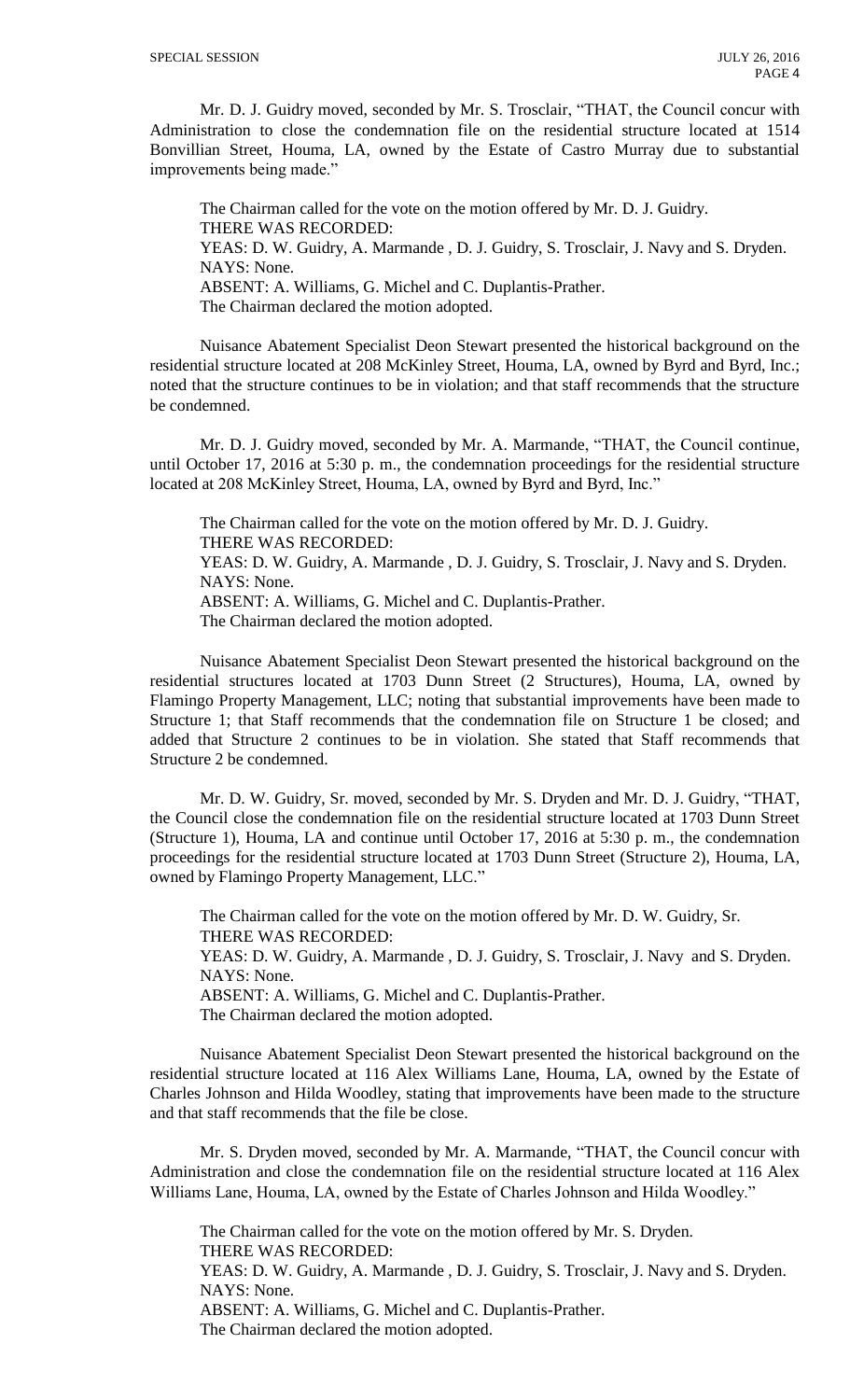Nuisance Abatement Specialist Deon Stewart presented the historical background on the residential structure located at 5814 Highway 56, Houma, LA, owned by Damon Baldone, stating that substantial improvements have been made to the structure and that staff recommends the file be closed.

Mr. D. J. Guidry moved, seconded by Mr. S. Dryden, "THAT, the Council concur with Administration and close the condemnation file on the residential structure located at 5814 Highway 56, Houma, LA, owned by Damon Baldone, due to substantial improvements being made."

The Chairman called for the vote on the motion offered by Mr. D. J. Guidry. THERE WAS RECORDED: YEAS: D. W. Guidry, A. Marmande , D. J. Guidry, S. Trosclair, J. Navy and S. Dryden. NAYS: None. ABSENT: A. Williams, G. Michel and C. Duplantis-Prather. The Chairman declared the motion adopted.

Nuisance Abatement Specialist Deon Stewart presented the historical background on the commercial structure located at 1139 Highway 55, Montegut, LA, owned by Thomas Ragas; stated that no improvements have been made to the structure; that the structure continues to be in violation; and that staff recommends that the structure be condemned.

Mr. Thomas Ragas, owner of the aforementioned property, explained that he hired a contractor to make the repairs to his property, only to find out that the contractor is not licensed and has been sued in the past for these types of schemes.

Mr. Clyde Contreras, a real estate broker speaking on the behalf of Mr. Thomas Ragas, stated that Mr. Ragas is trying to repair his property, but in the process he was "scammed" out of his money. He requested that the Council grant Mr. Ragas more time to repair his property.

Mr. S. Trosclair moved, seconded by Mr. D. J. Guidry, "THAT, the Council continue the condemnation proceedings, until October 17, 2016 at 5:30 p. m., on the commercial structure located at 1139 Highway 55, Montegut, LA, owned Thomas Ragas."

The Chairman called for the vote on the motion offered by Mr. S. Trosclair. THERE WAS RECORDED:

YEAS: D. W. Guidry, A. Marmande , D. J. Guidry, S. Trosclair, J. Navy and S. Dryden. NAYS: None.

ABSENT: A. Williams, G. Michel and C. Duplantis-Prather.

The Chairman declared the motion adopted.

Nuisance Abatement Specialist Deon Stewart presented the historical background on the residential structure located at 200 Engeron Street, Houma, LA, owned by Lynn Galliano, stating that the structure continues to be in violation and that staff recommends that the structure be condemned.

Ad Hoc Attorney William Dunckelman stated that the owner's sister, Ms. Janice McGee is trying to make repairs to the home while her brother, Mr. Lynn Galliano, is incarcerated.

Ms. Janice McGee, stated that repairs are being made and that she will continue to do so with the limited income that she has.

Mr. D. W. Guidry, Sr. moved, seconded by Mr. D. J. Guidry, "THAT, the Council continue the condemnation proceedings, until October 17, 2016 at 5:30 p. m., on the residential structure located at 200 Engeron Street, Houma, LA, owned Lynn Galliano."

The Chairman called for the vote on the motion offered by Mr. D. W. Guidry, Sr. THERE WAS RECORDED:

YEAS: D. W. Guidry, A. Marmande , D. J. Guidry, S. Trosclair, J. Navy and S. Dryden. NAYS: None.

ABSENT: A. Williams, G. Michel and C. Duplantis-Prather.

The Chairman declared the motion adopted.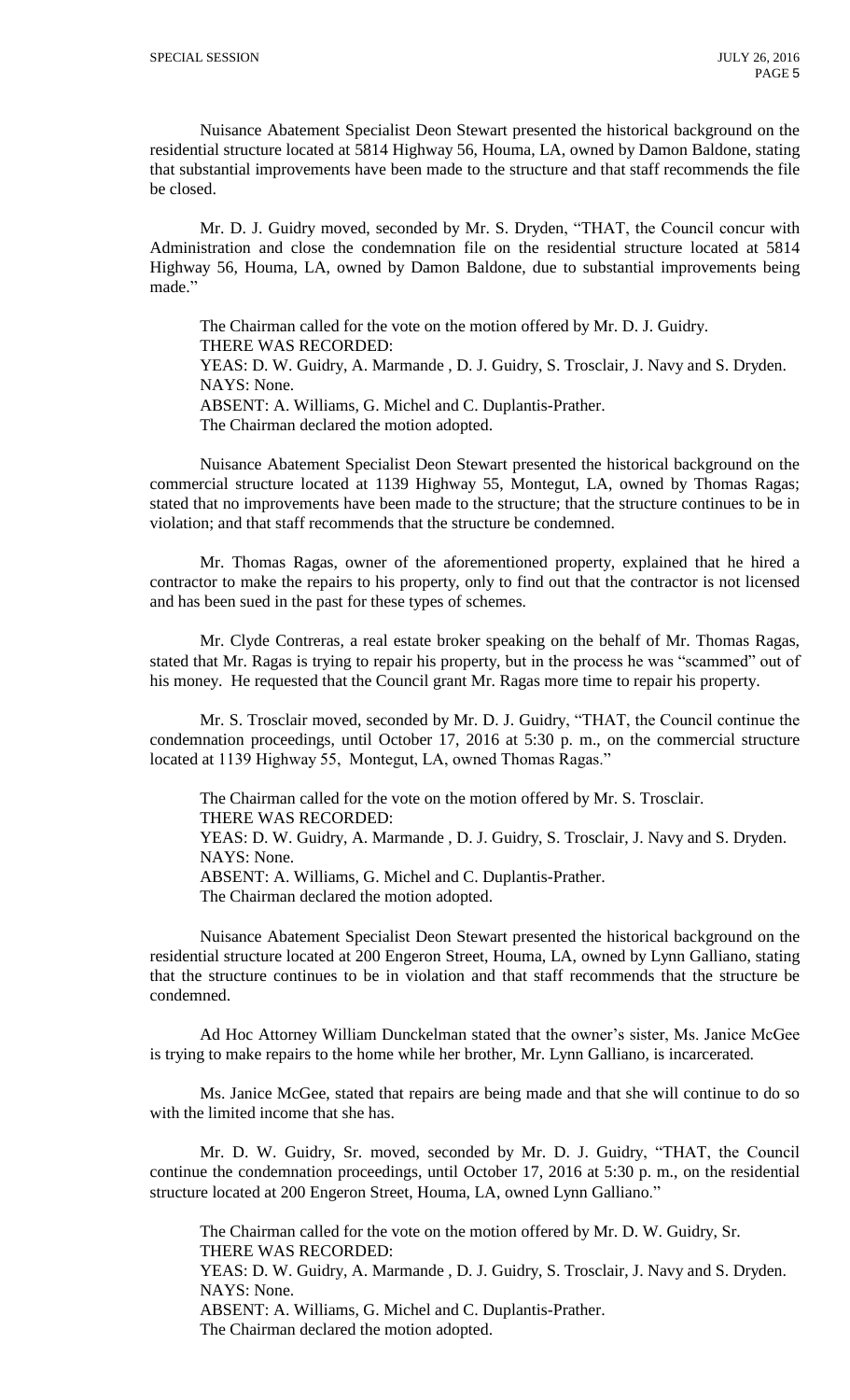Nuisance Abatement Specialist Deon Stewart presented the historical background on the residential structure located at 2245 South Madison Road, Houma, LA, owned by Terry and Sandra Nettleton, stating that there is an issue with the address and ownership of the aforementioned property and that staff recommends that the file be closed.

Mr. S. Trosclair moved, seconded by Mr. S. Dryden, "THAT, the Council concur with Administration to close the condemnation file on the residential structure located at 2245 South Madison Road, Montegut, LA, owned by Terry and Sandra Nettleton, due to address and ownership issues."

The Chairman called for the vote on the motion offered by Mr. S. Trosclair. THERE WAS RECORDED: YEAS: D. W. Guidry, A. Marmande , D. J. Guidry, S. Trosclair, J. Navy and S. Dryden. NAYS: None. ABSENT: A. Williams, G. Michel and C. Duplantis-Prather. The Chairman declared the motion adopted.

Nuisance Abatement Specialist Deon Stewart presented the historical background on the residential structure located at 903 Peach Street, Houma, LA, owned by Darlene Romero, stating that the structure continues to be in violation; and that staff recommends that the structure be condemned.

Mr. Ray Marcel, a resident of Peach Street, stated that he purchased the property (903 Peach Street) and obtained a permit to demolish the structure. He continued that after further inspection, the contractors are sure that the structure can be repaired and noted that will apply for a permit to renovate the property.

Mr. D. W. Guidry, Sr. moved, seconded by Mr. S. Trosclair, "THAT, the Council continue the condemnation proceedings, until October 17, 2016 at 5:30 p.m., on the residential structure located at 903 Peach Street, Houma, LA, owned by Darlene Romero."

The Chairman called for the vote on the motion offered by Mr. D. W. Guidry. THERE WAS RECORDED: YEAS: D. W. Guidry, A. Marmande , D. J. Guidry, S. Trosclair, J. Navy and S. Dryden. NAYS: None.

ABSENT: A. Williams, G. Michel and C. Duplantis-Prather.

The Chairman declared the motion adopted.

Nuisance Abatement Specialist Deon Stewart presented the historical background on the residential mobile structure located at 101 A Island Road, Houma, LA, owned by Alton Verdin, Sr. and Lou Verdin, noting that the aforementioned structure continues to be in violation and that staff recommends that the structure be condemned.

Ms. Lou Verdin and Mr. Alton Verdin, Sr., owners of the aforementioned property, and Mr. Chris Verdin stated that they have been making improvements and requested a continuance.

Mr. S. Trosclair moved, seconded by Mr. A. Marmande, "THAT, the Council continue the condemnation proceedings, until October 17, 2016 at 5:30 p. m., on the residential mobile home structure located at 101 A Island Road, Houma, LA, owned by Alton Verdin, Sr. and Lou Verdin."

The Chairman called for the vote on the motion offered by Mr. S. Trosclair. THERE WAS RECORDED: YEAS: D. W. Guidry, A. Marmande , D. J. Guidry, S. Trosclair, J. Navy and S. Dryden. NAYS: None. ABSENT: A. Williams, G. Michel and C. Duplantis-Prather. The Chairman declared the motion adopted.

Nuisance Abatement Specialist Deon Stewart presented the historical background on the residential structure located at 520 Columbus Street, Houma, LA, owned by Fern Taylor Hite and De'Inez Hite, stating that improvements have been made to the structure and that staff recommends that the condemnation hearing be continued.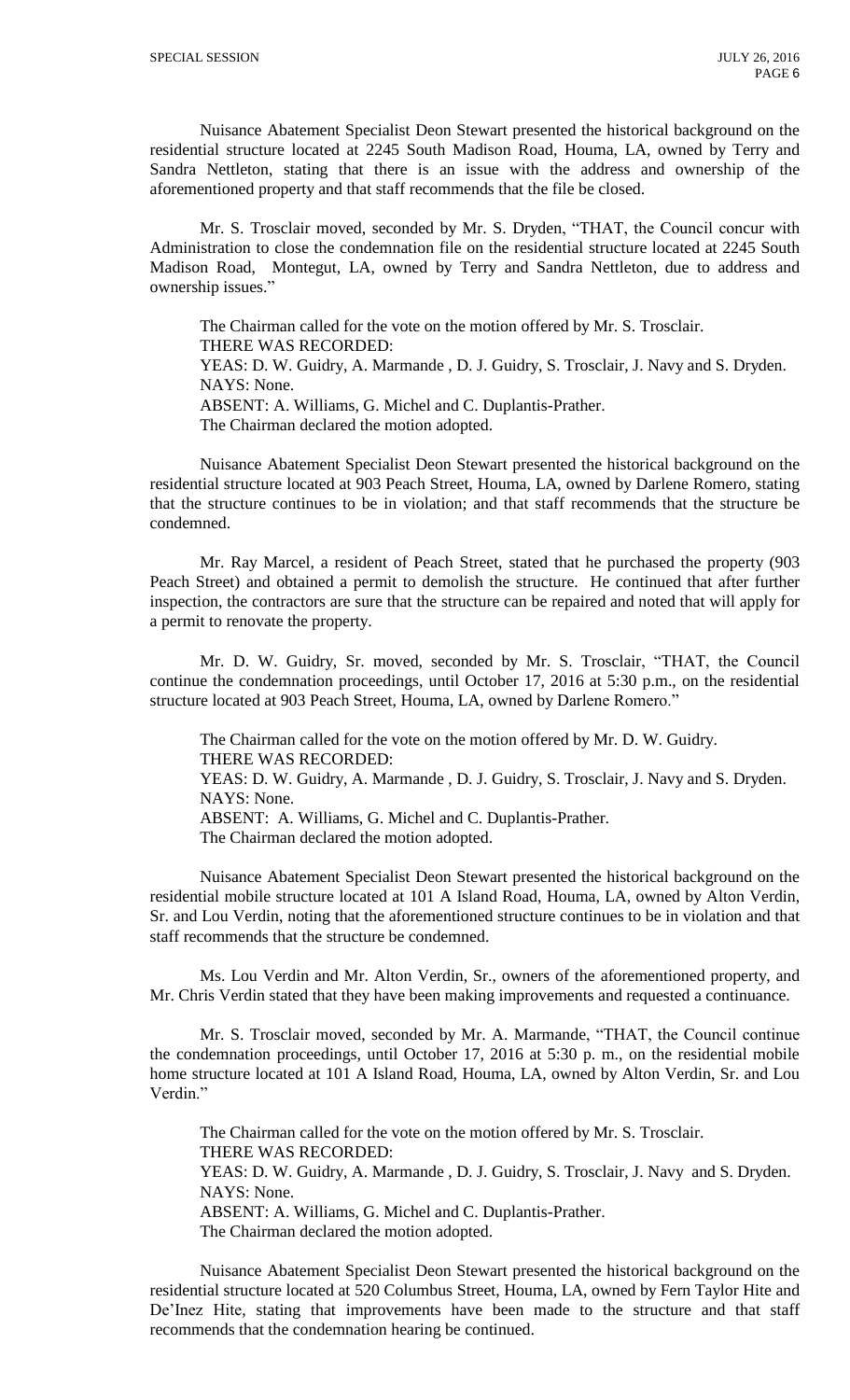Mr. S. Trosclair moved, seconded by Mr. D. J. Guidry, "THAT, the Council continue the condemnation proceedings, until October 17, 2016 at 5:30 p. m., on the residential structure located at 520 Columbus Street Houma, LA, owned by Fern Taylor Hite and De'Inez Hite."

The Chairman called for the vote on the motion offered by Mr. S. Trosclair. THERE WAS RECORDED: YEAS: D. W. Guidry, A. Marmande , D. J. Guidry, S. Trosclair, J. Navy and S. Dryden. NAYS: None. ABSENT: A. Williams, G. Michel and C. Duplantis-Prather. The Chairman declared the motion adopted.

Nuisance Abatement Specialist Deon Stewart presented the historical background on the residential structure located at 1529 Doctor Beatrous Road, Houma, LA, owned by Bradley James Voisin, Sr., stating that the structure has been demolished and that staff recommends that the file be closed.

Mr. A. Marmande moved, seconded by Mr. S. Dryden, "THAT, the Council concur with Administration and close the condemnation file on the residential structure located at 1529 Doctor Beatrous Road, Houma, LA, owned by Bradley James Voisin, Sr., due to the structure being demolished."

The Chairman called for the vote on the motion offered by Mr. A. Marmande. THERE WAS RECORDED: YEAS: D. W. Guidry, A. Marmande , D. J. Guidry, S. Trosclair, J. Navy and S. Dryden. NAYS: None.

ABSENT: A. Williams, G. Michel and C. Duplantis-Prather+.

The Chairman declared the motion adopted.

Nuisance Abatement Specialist Deon Stewart presented the historical background on the residential structure located at 1023 Goode Street, Houma, LA, owned by Berwick and Hallett Coleman stating that the structure continues to be in violation and that staff recommends that it be condemned.

Ad Hoc Attorney William Dunckelman stated that he spoke with an heir, Mr. Barry Coleman, and that Mr. Coleman has requested more time to repair the structure. Mr. Dunckelman requested a continuance on the behalf of his client.

Mr. D. J. Guidry moved, seconded by Mr. S. Trosclair, "THAT, the Council continue the condemnation proceedings, until October 17, 2016 at the 5:30 p.m., on the residential structure located at 1023 Goode Street, Houma, LA, owned Berwick and Hallett Coleman."

The Chairman called for the vote on the motion offered by Mr. D. J. Guidry. THERE WAS RECORDED: YEAS: D. W. Guidry, A. Marmande , D. J. Guidry, S. Trosclair, J. Navy and S. Dryden. NAYS: None. ABSENT: A. Williams, G. Michel and C. Duplantis-Prather. The Chairman declared the motion adopted.

Nuisance Abatement Specialist Deon Stewart presented the historical background on the residential mobile home structure located at 115 Nora T. Lane, Thibodaux, LA, owned by Ryan Christopher LeBoeuf, stating that substiantial improvements have been made to the structure and that staff recommends that the file be closed.

Mr. D. J. Guidry moved, seconded by Mr. S. Trosclair, "THAT, the Council concur with Administration to close the condemnation file on the residential mobile home structure located at 115 Nora T. Lane, Houma, LA, owned Ryan Christopher LeBoeuf due to substantial improvements being made."

The Chairman called for the vote on the motion offered by Mr. D. J. Guidry. THERE WAS RECORDED: YEAS: D. W. Guidry, A. Marmande , D. J. Guidry, S. Trosclair, J. Navy and S. Dryden. NAYS: None.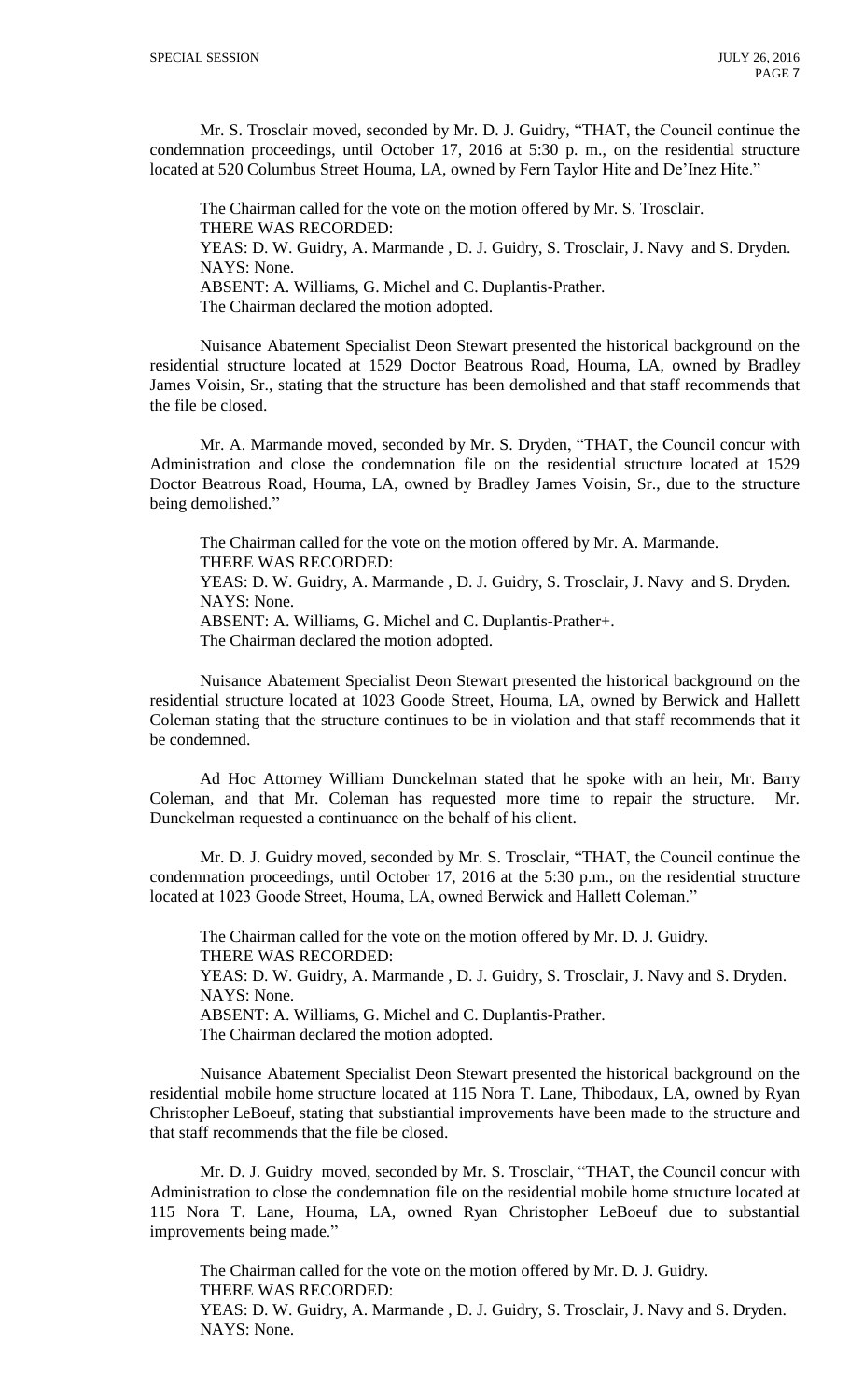ABSENT: A. Williams, G. Michel and C. Duplantis-Prather. The Chairman declared the motion adopted.

Nuisance Abatement Specialist Deon Stewart presented the historical background on the residential structure located at 510 Central Avenue, Houma, LA, owned by WAM Services, LLC, stating that substantial repairs have been made and that staff recommends that this file be closed.

Mr. D. W. Guidry, Sr. moved, seconded by Mr. S. Dryden, "THAT, the Council concur with the recommendation of Administration to close the condemnation file on the residential structure located at 510 Central Avenue, Houma, LA, owned by WAM Services, LLC due to substantial improvements being completed."

The Chairman called for the vote on the motion offered by Mr. D. W. Guidry, Sr. THERE WAS RECORDED: YEAS: D. W. Guidry, A. Marmande , D. J. Guidry, S. Trosclair, J. Navy and S. Dryden. NAYS: None. ABSENT: A. Williams, G. Michel and C. Duplantis-Prather. The Chairman declared the motion adopted.

Nuisance Abatement Specialist Deon Stewart presented the historical background on the residential structure located at 295 Stovall Street, Houma, LA, owned by Matt Thomas, Nayia Butler, Otis Butler, Vahn Butler, Matthew Thomas and Jeremiah Thomas, stating that the structure continues to be in violation and that staff recommends that it be condemned.

Mr. D. J. Guidry moved, seconded by Mr. S. Trosclair, "THAT, the Council continue the condemnation proceedings, until October 17, 2016 at 5:30 p.m., on the residential structure located at 295 Stovall Street Houma, LA, owned by Matt Thomas, Nayia Butler, Otis Butler, Vahn Butler, Matthew Thomas and Jeremiah Thomas."

The Chairman called for the vote on the motion offered by Mr. D. J. Guidry. THERE WAS RECORDED: YEAS: D. W. Guidry, A. Marmande , D. J. Guidry, S. Trosclair, J. Navy and S. Dryden. NAYS: None. ABSENT: A. Williams, G. Michel and C. Duplantis-Prather.

The Chairman declared the motion adopted.

Nuisance Abatement Specialist Deon Stewart presented the historical background on the residential structure located at 329 Allen Street, Houma, LA, owned by the Estate of Clovis Joseph Babin, Jr., stating that substantial improvements have been made to the structure and that staff recommends that the condemnation hearing be continued.

Mr. S. Dryden moved, seconded by Mr. A. Marmande, "THAT, the Council continue the condemnation proceedings, until October 17, 2016 at 5:30 p. m., on the residential structure located at 329 Allen Street, Houma, LA, owned by the Estate of Clovis Joseph Babin, Jr."

The Chairman called for the vote on the motion offered by Mr. S. Dryden. THERE WAS RECORDED: YEAS: D. W. Guidry, A. Marmande , D. J. Guidry, S. Trosclair, J. Navy and S. Dryden. NAYS: None. ABSENT: A. Williams, G. Michel and C. Duplantis-Prather. The Chairman declared the motion adopted.

Nuisance Abatement Specialist Deon Stewart presented the historical background on the residential and accessory structure located at 300 Brooklyn Avenue, Houma, LA, owned by William Washington, Annie Washington, and Rashawn McGuire, stating that the structure is in violation and that staff recommends that it be condemned.

Ms. Annie Washington, an heir of the aforementioned property, explained that repairs have been made and that they are continuing to make the necessary repairs to make the structure livable.

Mr. D. J. Guidry moved, seconded by Mr. S. Trosclair, "THAT, the Council continue the condemnation proceedings, until October 17, 2016 at 5:30 p. m., on the residential and accessory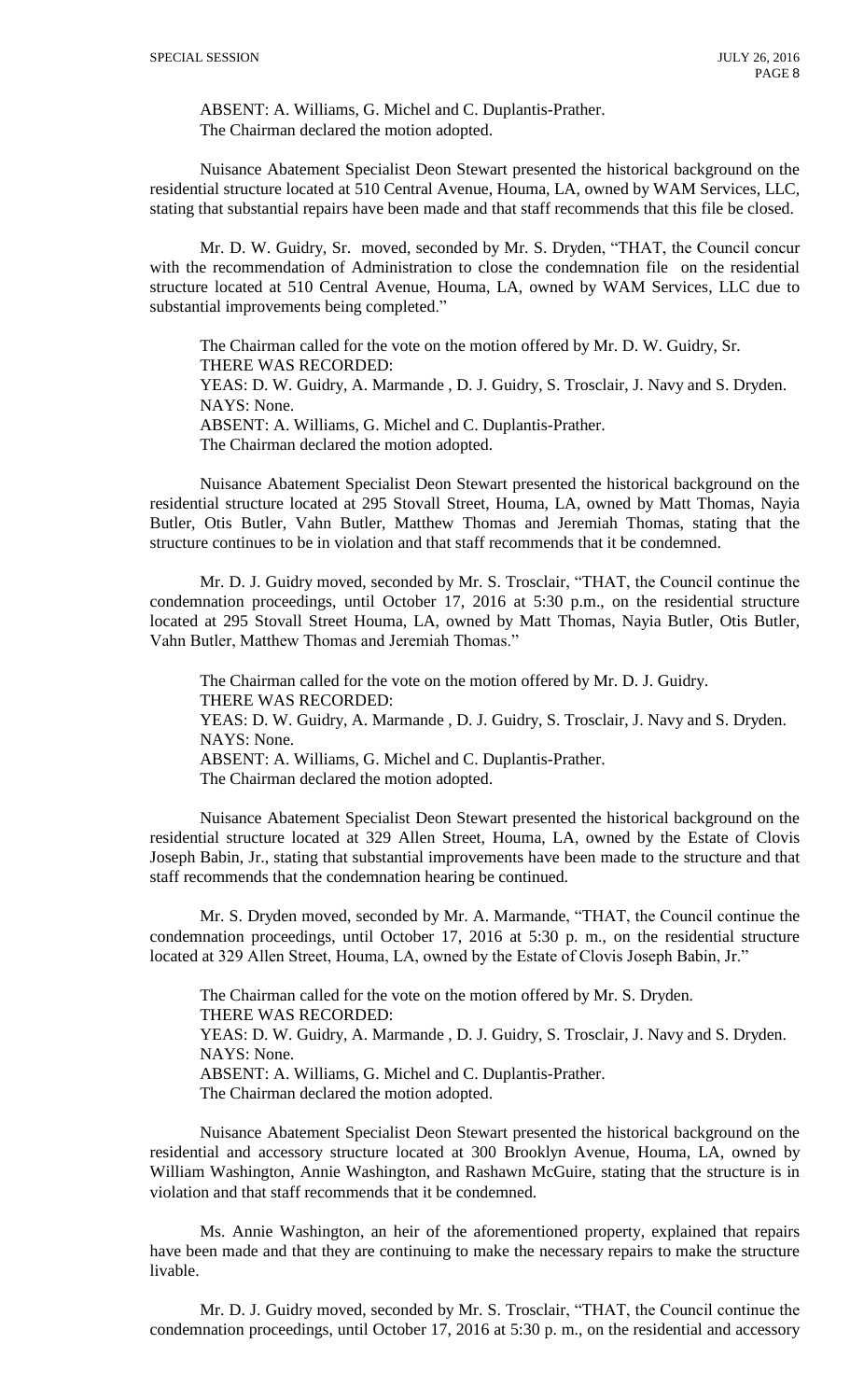structure located at 300 Brooklyn Avenue, Houma, LA, owned William Washington, Annie Washington, and Rashawn McGuire."

The Chairman called for the vote on the motion offered by Mr. D. J. Guidry. THERE WAS RECORDED: YEAS: D. W. Guidry, A. Marmande , D. J. Guidry, S. Trosclair, J. Navy and S. Dryden. NAYS: None. ABSENT: A. Williams, G. Michel and C. Duplantis-Prather. The Chairman declared the motion adopted.

Nuisance Abatement Specialist Deon Stewart presented the historical background on the residential mobile home structure located at 8965 Norman Street, Houma, LA, owned by Robert Price, Jr., stating that some improvement has been made to the structure and that staff recommends that this condemnation file be closed.

Mr. S. Trosclair moved, seconded by Mr. S. Dryden, "THAT, the Council concur with Administration to close the condemnation fie on the residential mobile home structure located at 8965 Norman Street, Houma, LA, owned Robert Price, Jr., due to substantial improvements being made to structure."

The Chairman called for the vote on the motion offered by Mr. S. Trosclair. THERE WAS RECORDED: YEAS: D. W. Guidry, A. Marmande , D. J. Guidry, S. Trosclair, J. Navy and S. Dryden. NAYS: None. ABSENT: A. Williams, G. Michel and C. Duplantis-Prather. The Chairman declared the motion adopted.

Nuisance Abatement Specialist Deon Stewart presented the historical background on the residential structure located at 1303 Miles Street, Houma, LA, owned by Michael Sobert, stating that the structure continues to be in violation; and that staff recommends that it be condemned.

The Council Chairman stated that he has spoken to the owner of this property and he is making repairs to the property. He then requested a continuance.

Mr. D. W. Guidry, Sr. moved, seconded by Mr. S. Trosclair, "THAT, the Council continue the condemnation proceedings, until October 17, 2016 at 5:30 p. m., on the residential structure located at 1303 Miles Street, Houma, LA, owned by Michael Sobert."

The Chairman called for the vote on the motion offered by Mr. D. W. Guidry, Sr. THERE WAS RECORDED:

YEAS: D. W. Guidry, A. Marmande , D. J. Guidry, S. Trosclair, J. Navy and S. Dryden. NAYS: None.

ABSENT: A. Williams, G. Michel and C. Duplantis-Prather.

The Chairman declared the motion adopted.

Nuisance Abatement Specialist Deon Stewart presented the historical background on the residential structure located at 2610 Madge Street, Houma, LA, owned by the Estate of Clarence Matthews; stating that improvements have been made to the structure and that staff recommends that the condemnation hearing be continued.

Mr. S. Dryden moved, seconded by Mr. D. J. Guidry, "THAT, the Council continue the condemnation proceedings, until October 17, 2016 at 5:30 p.m., on the residential structure located at 2610 Madge Street, Houma, LA, owned the Estate of Clarence Matthews."

The Chairman called for the vote on the motion offered by Mr. S. Dryden. THERE WAS RECORDED: YEAS: D. W. Guidry, A. Marmande , D. J. Guidry, S. Trosclair, J. Navy and S. Dryden. NAYS: None. ABSENT: A. Williams, G. Michel and C. Duplantis-Prather. The Chairman declared the motion adopted.

Nuisance Abatement Specialist Deon Stewart presented the historical background on the residential structure located at 612 High Street, Houma, LA, owned by Kelly Collom, noting that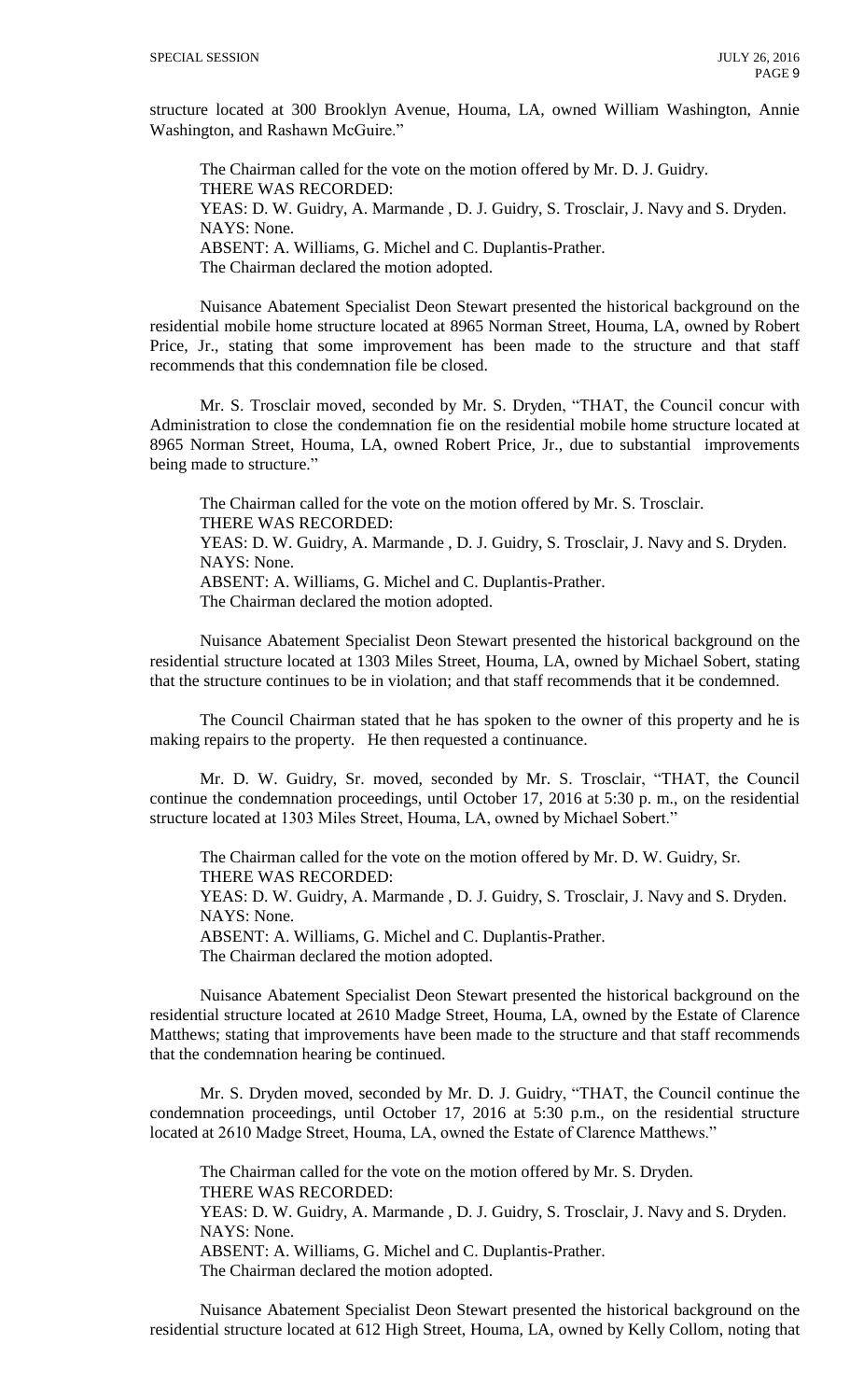no improvements have been made to the aforementioned structure which continues to be in violation and that staff recommends that the structure be condemned.

Ad Hoc Attorney William Dunckelman stated that he has published a "Whereabouts" ad and has been in contact with an heir, Ms. Kelly Collom. He stated that Ms. Collom wants to continue to make improvements, but that he could not make a recommendation on her behalf.

Mr. D. J. Guidry moved, seconded by Mr. S. Dryden, "THAT, the Council find that the residential structure located at 612 High Street, Houma, LA, owned by Kelly Collom, per the legal description,

A certain lot or parcel of ground situated in the Parish of Terrebonne, State of Louisiana, being more particularly shown on a plat entitled "Survey of Lots 1-A, 1-B, 1-C, 2-A  $&$  2-B a Redivision of Lots 1 and 2 of Block 30 Located in the City of Houma Located in Section 7, T17S-R17E, Terrebonne Parish, Louisiana; prepared by Keneth L. Rembert, Surveyor, under date of November 22, 2006, recorded at Entry No. 1255763 of the public records of Terrebonne Parish, La. and designated thereon as Lot 2- A and having the following metes and bounds description, to-wit:

Commencing at the Northwest corner of original Lot 2 of Block 30 along the right of way of High Street, being the point of beginning;

Thence proceed along a line bearing S 82º 12'41" E a distance of 38.80 feet to the Northeast corner of Lot 2-A;

Thence proceed along a line bearing S 7º 56'24" W a distance of 121.17 feet to the Southeast corner of Lot 2-A;

Thence proceed along a line bearing S 82º 07'58" E a distance of 38.80 feet to the Southwest corner of Lot 1-B;

Thence proceed along a line bearing N 7º 56'24" W a distance of 121.72 feet to the point of beginning;

Said lot is bounded in front or North by High Street, on the West by Lots 1-B and 1-C as shown on said plat, on the East by Lot 2-B as shown on said plat, and on the South by a portion of Lot 3 of Block 30, City of Houma; together with all buildings and improvements thereon and all rights, ways, privileges and servitudes thereunto belonging or in anywise appertaining.

is in a dilapidated and dangerous condition that endangers the health, safety and welfare of the public. Accordingly, the structure is hereby condemned and the owner is hereby ordered to demolish, remove, and/or repair the structure by August 31, 2016. In default of which Terrebonne Parish Consolidated Government may proceed with the bidding process for the demolition and/or removal."

The Chairman called for the vote on the motion offered by Mr. D. J. Guidry. THERE WAS RECORDED: YEAS: D. W. Guidry, A. Marmande , D. J. Guidry, S. Trosclair, J. Navy and S. Dryden. NAYS: None. ABSENT: A. Williams, G. Michel and C. Duplantis-Prather. The Chairman declared the motion adopted.

Nuisance Abatement Specialist Deon Stewart presented the historical background on the residential structure located at 521 Crescent Blvd., Houma, LA, owned by Wayne and Kathleen LeCompte, noting that no improvements have been made to the aforementioned structure and that staff recommends that the structure be condemned.

Mr. D. J. Guidry moved, seconded by Mr. S. Trosclair, "THAT, the Council continue the condemnation proceedings, until October 17, 2016 at 5:30 p. m., on the residential structure located at 521 Crescent Blvd., Houma, LA, owned by Wayne and Kathleen LeCompte."

The Chairman called for the vote on the motion offered by Mr. D. J. Gudiry. THERE WAS RECORDED: YEAS: D. W. Guidry, A. Marmande , D. J. Guidry, S. Trosclair, J. Navy and S. Dryden.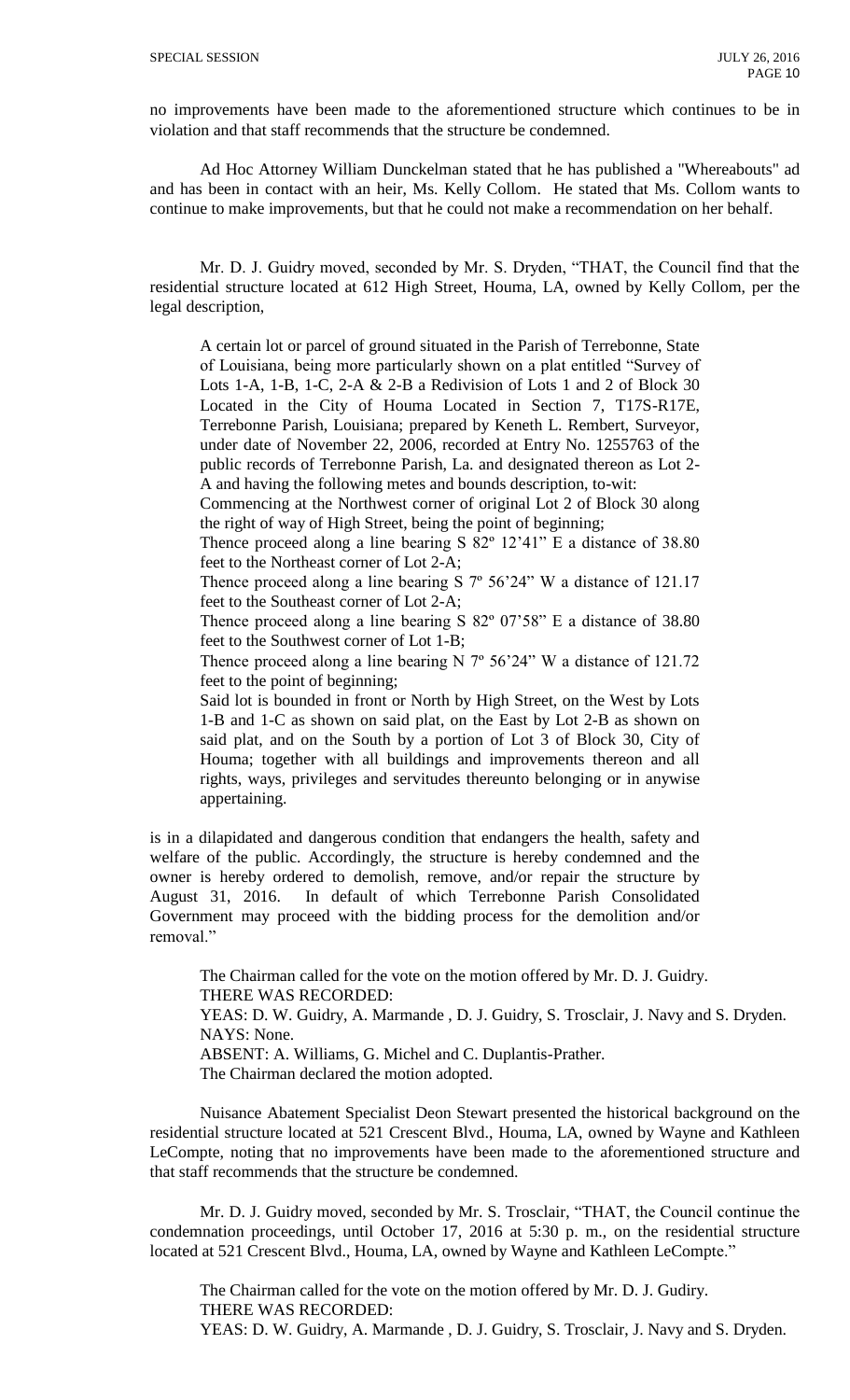NAYS: None.

ABSENT: A. Williams, G. Michel and C. Duplantis-Prather. The Chairman declared the motion adopted.

Nuisance Abatement Specialist Deon Stewart presented the historical background on the residential structure located at 170 Majorie Street, Dulac, LA, owned by Carletta Dunne, Suzette DeHart, Sebrina Scurlock and Katrina Authement, stating that the structure continues to be in violation and that staff recommends that the structure be condemned.

Mr. A. Marmande moved, seconded by Mr. S. Trosclair, "THAT, the Council continue the condemnation proceedings, until October 17, 2016 at 5:30 p. m., on the residential structure located at 170 Majorie Street, Dulac, owned by Carletta Dunne, Suzette DeHart, Sebrina Scurlock and Katrina Authement."

The Chairman called for the vote on the motion offered by Mr. A. Marmande. THERE WAS RECORDED: YEAS: D. W. Guidry, A. Marmande , D. J. Guidry, S. Trosclair, J. Navy and S. Dryden. NAYS: None. ABSENT: A. Williams, G. Michel and C. Duplantis-Prather. The Chairman declared the motion adopted.

Nuisance Abatement Specialist Deon Stewart presented the historical background on the residential structure located at 306 Clinton Street, Chauvin, LA, owned by Jack Lyons, stating that the structure continues to be in violation and that staff recommends that the structure be condemned.

Mr. D. J. Guidry moved, seconded by Mr. S. Dryden, "THAT, the Council find that the residential structure located at 306 Clinton Street, Chauvin, LA, owned by Jack Lyons, per the legal description,

LOT ELEVEN (11) of ADDENDUM NO. THREE (3) to MEDWARD SUBDIVISION; as per plat prepared by T. Baker Smith, C.E., recorded in the Parish of Terrebonne under Entry No. 124198, said map being entitled "Addendum No. 3 to Medward Subdivision being a subdivision of a part of property belonging to Mrs. Edward L. Lashbrooke dated October 5, 1953." Said lot being described as having a front width of 69.015 feet by depth between equal and parallel lines of One Hundred Twenty (120') feet and bounded as follows: South by Clinton Street, North by Lot Twelve (12), West by Stella Street, East by Lot Five (5) of Addendum No. Two (2) to Medward Subdivision, together with all buildings and improvements thereon and all rights, ways, privileges and servitudes thereunto belonging or in anywise appertaining.

Being the same property acquired through the Succession of Percy Bergeron, Probate No. 11264,  $32<sup>nd</sup>$  Judicial District Court, Parish of Terrebonne, Louisiana.

is in a dilapidated and dangerous condition that endangers the health, safety and welfare of the public. Accordingly, the structure is hereby condemned and the owner is hereby ordered to demolish, remove, and/or repair the structure by August 31, 2016. In default of which Terrebonne Parish Consolidated Government may proceed with the bidding process for the demolition and/or removal."

The Chairman called for the vote on the motion offered by Mr. D. J. Guidry. THERE WAS RECORDED: YEAS: D. W. Guidry, A. Marmande , D. J. Guidry, S. Trosclair, J. Navy and S. Dryden. NAYS: None. ABSENT: A. Williams, G. Michel and C. Duplantis-Prather. The Chairman declared the motion adopted.

Nuisance Abatement Specialist Deon Stewart presented the historical background on the residential structure located at 340 Highway 311, Schriever, LA, owned by Sullivan Ingram, Jr.,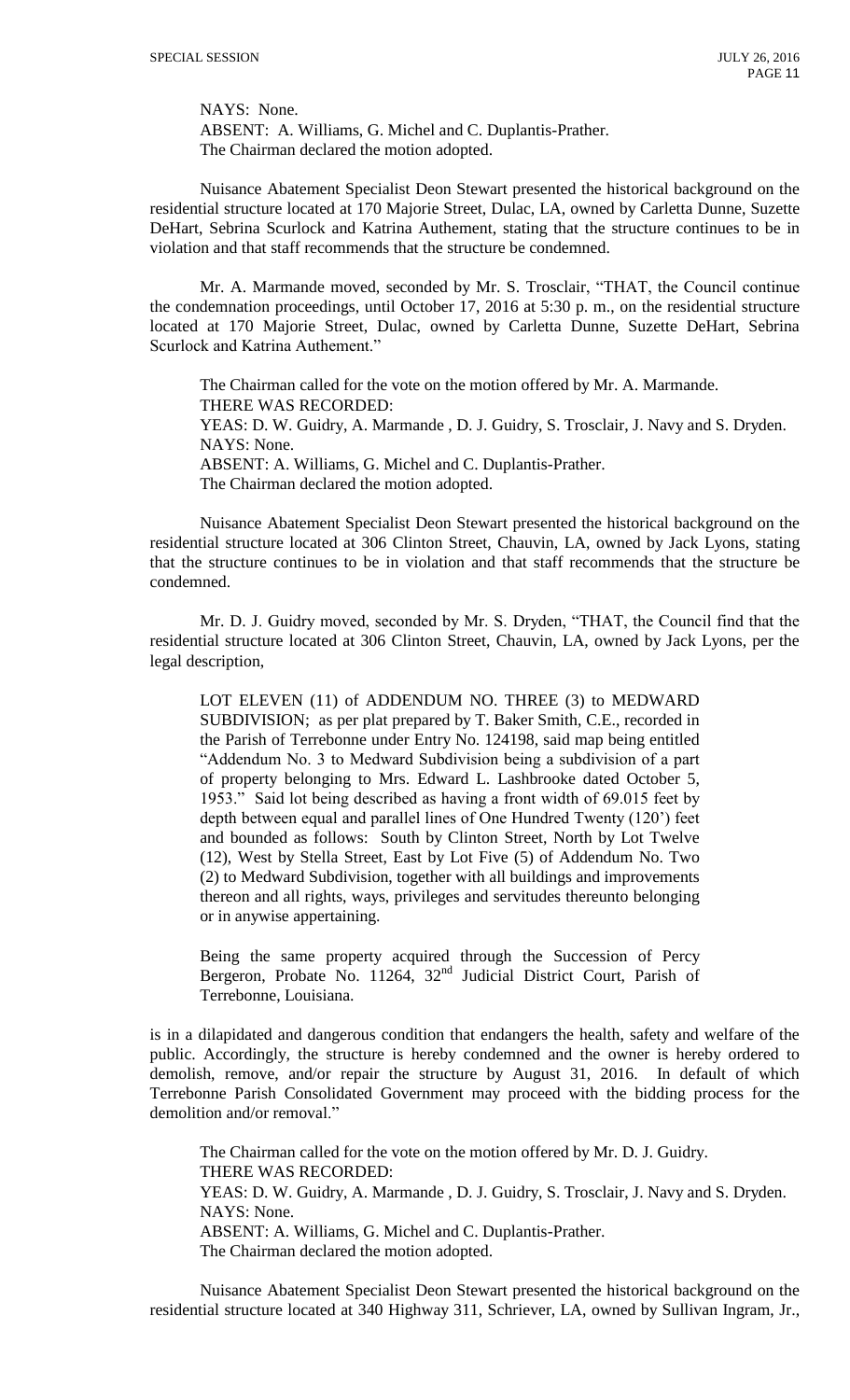stating that the structure has been demolished and staff recommends that the condemnation file be closed.

Mr. S. Trosclair moved, seconded by Mr. S. Dryden, "THAT, the Council concur with Administration to close the condemnation file on the residential structure located at 340 Highway 311, Schriever, LA, owned by Sullivan Ingram, Jr. due to the structure being demolished"

The Chairman called for the vote on the motion offered by Mr. S. Trosclair. THERE WAS RECORDED: YEAS: D. W. Guidry, A. Marmande , D. J. Guidry, S. Trosclair, J. Navy and S. Dryden. NAYS: None. ABSENT: A. Williams, G. Michel and C. Duplantis-Prather. The Chairman declared the motion adopted.

Nuisance Abatement Specialist Deon Stewart presented the historical background on the residential structure located at 2602 Madge Street, Houma, LA owned by Thomas and Flossie Picou stating that this structure continues to be in violation and that staff recommends that the structure be condemned.

Ad Hoc Attorney William Dunckelman stated that he has published a Whereabouts" ad and that he has not been in contact with any heirs of this property.

Mr. D. J. Guidry moved, seconded by Mr. A. Marmande and Mr. S. Dryden, "THAT, the Council find that the residential structure located at 2602 Madge Street, Houma, LA, owned by Thomas and Flossie Picou, per the legal description,

"Two certain lots of ground at or about a mile and one-half below the City of Houma in that subdivision known as Barrowtown located on the right descending bank of Bayou Terrebonne,

Which said two lots are more particularly known and described on a plan of a subdivision known as Barrowtown, made by Achee & Wilkinson, C.E. and filed under date of  $\underline{July 11<sup>th</sup>, 1903}$ , for record in the recorder's office of the Parish of Terrebonne on "Lots 23 and 24" in Block 5, which said lots are shown on said plan of subdivision as measuring a front of 60 feet each on the North side of Fifth Street by a depth of 120 feet each; the two lots being bounded on the South by Fifth Street, on the North by Lots 1 and 2 in the same block; East by East Street and West by Lot No. 22 in the same block, together with all the buildings and improvements thereon; which two lots were acquired by the vendor herein by acts of purchase from Harris Gagne et al, of record in the Conveyance Office of the Parish of Terrebonne, Louisiana, in Book No. 54, at Folio No. 533 et seq."

is in a dilapidated and dangerous condition that endangers the health, safety and welfare of the public. Accordingly, the structure is hereby condemned and the owner is hereby ordered to demolish, remove, and/or repair the structure by August 31, 2016. In default of which Terrebonne Parish Consolidated Government may proceed with the bidding process for the demolition and/or removal."

The Chairman called for the vote on the motion offered by Mr. D. J. Guidry. THERE WAS RECORDED: YEAS: D. W. Guidry, A. Marmande , D. J. Guidry, S. Trosclair, J. Navy and S. Dryden. NAYS: None. ABSENT: A. Williams, G. Michel and C. Duplantis-Prather. The Chairman declared the motion adopted.

Nuisance Abatement Specialist Deon Stewart presented the historical background on the residential structure located at 230 Stovall Street, Houma, LA, owned by Delano Holmes and Mark Lawson, stating that the structure continues to be in violation and that staff recommends that the structure be condemned.

Mr. D. J. Guidry moved, seconded by Mr. S. Trosclair "THAT, the Council continue the condemnation proceedings, until October 17, 2016 at 5:30 p. m., on the residential structure located at 230 Stovall Street, Houma, LA, owned by Delano Holmes and Mark Lawson."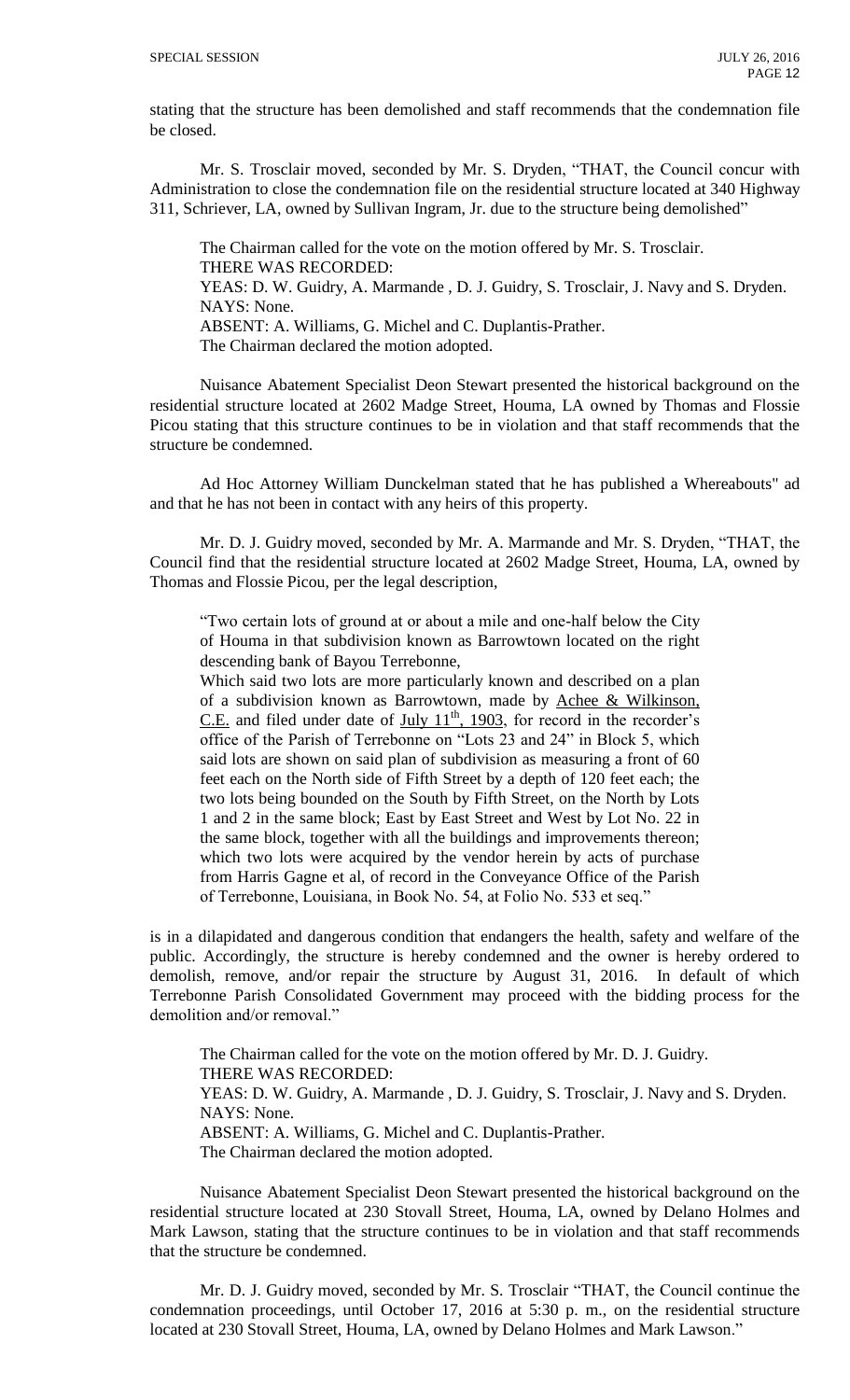The Chairman called for the vote on the motion offered by Mr. D. J. Guidry. THERE WAS RECORDED: YEAS: D. W. Guidry, A. Marmande , D. J. Guidry, S. Trosclair, J. Navy and S. Dryden. NAYS: None. ABSENT: A. Williams, G. Michel and C. Duplantis-Prather. The Chairman declared the motion adopted.

Nuisance Abatement Specialist Deon Stewart presented the historical background on the residential structure located at 2020 Slatter Street, Houma, LA, owned by Melba Voclain, Constance Voclain, Albert Voclain, Jr., Gary Voclain, Robert Voclain, David Voclain, Nathan Voclain, Dale Voclain and Phyllis Voclain stating that repairs have been made to the structure and that it is currently occupied. She added that staff recommends that condemnation file be closed.

Mr. Robert Voclain, an heir of the property, stated that he wants the aforementioned property to be demolished.

Mr. D. W. Guidry, Sr. moved, seconded by Mr. S. Trosclair, "THAT, the Council concur with Administration to close the condemnation file on the residential structure located at 2020 Slatter Street Houma, LA, owned by Melba Voclain, Constance Voclain, Albert Voclain, Jr., Gary Voclain, Robert Voclain, David Voclain, Nathan Voclain, Dale Voclain and Phyllis Voclain due to repairs being made and the structure being occupied."

The Chairman called for the vote on the motion offered by Mr. D. W. Guidry, Sr. THERE WAS RECORDED: YEAS: D. W. Guidry, A. Marmande , D. J. Guidry, S. Trosclair, J. Navy and S. Dryden. NAYS: None. ABSENT: A. Williams, G. Michel and C. Duplantis-Prather. The Chairman declared the motion adopted.

Nuisance Abatement Specialist Deon Stewart presented the historical background on the residential mobile home structure located at 112 Circle Drive, Houma, LA, owned by Deron Mulligan, stating that the structure continues to be in violation and that Staff recommends that the structure be condemned.

Mr. Deron Mulligan stated that he recently purchased the property and requested a continuance to repair the structure.

Mr. S. Dryden moved, seconded by Mr. S. Trosclair, "THAT, the Council continue the condemnation proceedings, until October 17, 2016 at 5:30 p. m., on the residential mobile home structure located at 112 Circle Drive, Houma, LA, owned by Deron Mulligan."

The Chairman called for the vote on the motion offered by Mr. S. Dryden. THERE WAS RECORDED: YEAS: D. W. Guidry, A. Marmande , D. J. Guidry, S. Trosclair, J. Navy and S. Dryden. NAYS: None. ABSENT: A. Williams, G. Michel and C. Duplantis-Prather. The Chairman declared the motion adopted.

Nuisance Abatement Specialist Deon Stewart presented the historical background on the residential structure located at 128 Wayne Avenue, Houma, LA, owned by MGM of Houma, L. L.C., stating that the structure continues to be in violation and that Staff recommends that the structure be condemned.

Mr. D. J. Guidry moved, seconded by Mr. S. Trosclair, "THAT, the Council find that the residential structure located at 128 Wayne Avenue, Houma, LA, owned by MGM of Houma, L.L.C., per the legal description,

A CERTAIN PIECE OR PORTION OF GROUND, together with all the buildings in improvements thereon, and all of the rights, ways, privileges, servitudes, appurtenances and advantages thereunto belonging or in anywise appertaining, situated in the Parish of Terrebonne, Louisiana in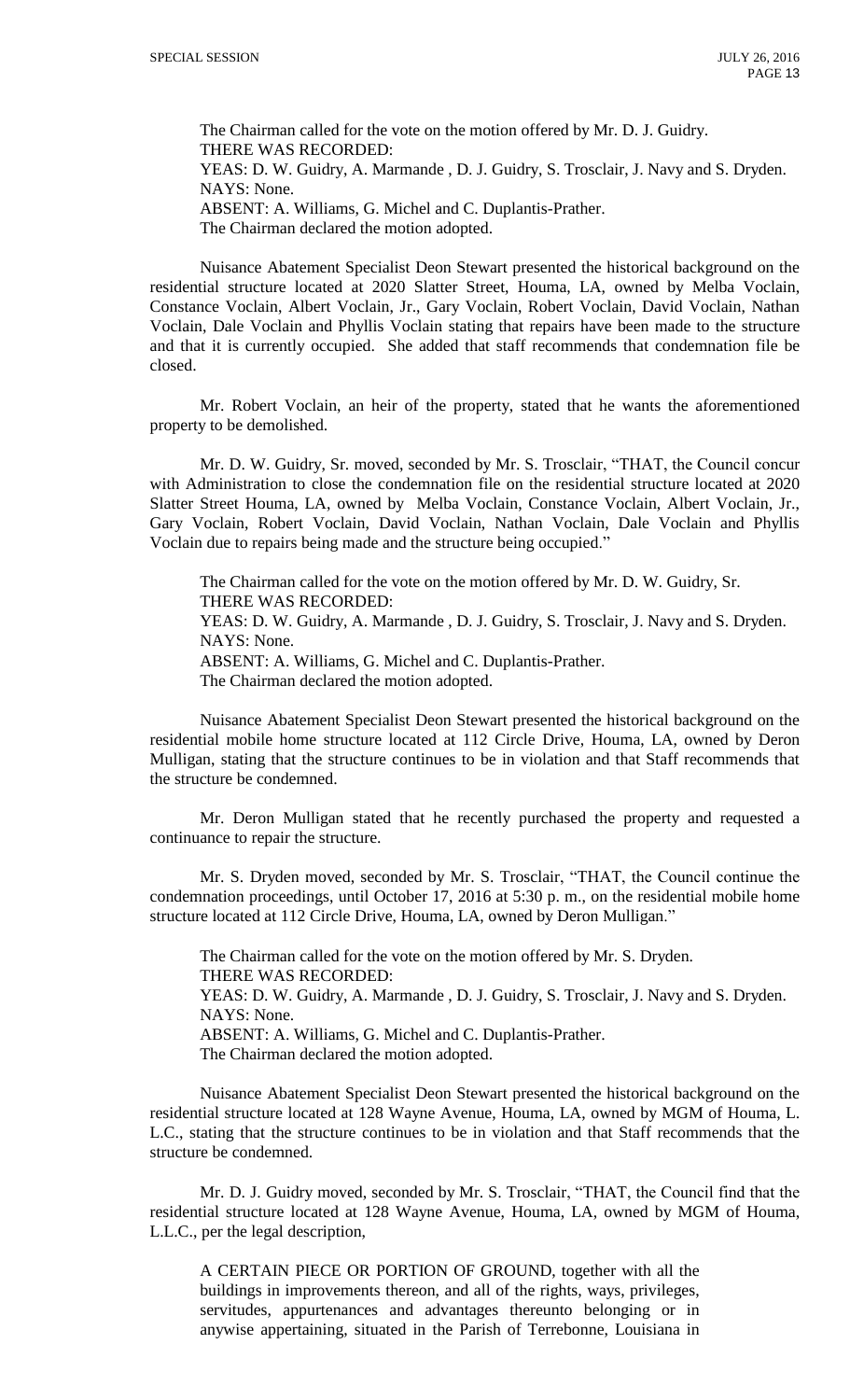that portion thereof known as Bayou Cane Heights, located in Sect6ion 5, T 17 S, R 17 E, and being more particularly described on a plan thereof made by E.M. Collier, Surveyor, dated April 25, 1954, and duly recorded in the Clerk's Office, Parish of Terrebonne, Louisiana, under Entry No. 139249, map no. 572 as LOT FIFTEEN (15), measuring a front of Sixty (60') feet on the North side of Wayne Avenue, by a depth between equal and parallel lines of one hundred three (103') feet; said lot being bounded on the South by Wayne Avenue, on the East by Lot Fourteen (14), on the West by Lot Sixteen (16) of the said Bayou Cane Heights.

is in a dilapidated and dangerous condition that endangers the health, safety and welfare of the public. Accordingly, the structure is hereby condemned and the owner is hereby ordered to demolish, remove, and/or repair the structure by August 31, 2016. In default of which Terrebonne Parish Consolidated Government may proceed with the bidding process for the demolition and/or removal."

The Chairman called for the vote on the motion offered by Mr. D. J. Guidry. THERE WAS RECORDED: YEAS: D. W. Guidry, A. Marmande , D. J. Guidry, S. Trosclair, J. Navy and S. Dryden. NAYS: None. ABSENT: A. Williams, G. Michel and C. Duplantis-Prather. The Chairman declared the motion adopted.

Nuisance Abatement Specialist Deon Stewart presented the historical background on the residential structure located at 295 Pontiff Street, Houma, LA, owned by Alfred and Marie Billiot/Lakeasha Matthews – Tax Title Owner, stating that structure continues to be in violation and that Staff recommends that the structure be condemned.

Mr. S. Trosclair moved, seconded by Mr. S. Dryden, "THAT, the Council find that the residential structure located at 295 Pontiff Street, Houma, LA, owned by Alfred and Marie Billiot/ Lakeasha Matthews – Tax Title Owner, per the legal description,

A certain lot of ground situated in the Parish of Terrebonne, State of Louisiana, lying on the right descending bank of the Bayou Terrebonne in Addendum No. 1 to Pontiff Subdivision, and designated upon a plan of the said subdivision made by T. Baker Smith, C.E., dated April 30, 1943, on file and of record in the Clerk's Office of the Parish of Terrebonne, Louisiana, on file as Lot No. Eleven of said Addendum No. 1, measuring Fifty (50') feet front on Pontiff Street, by depth between parallel lines of one hundred, twenty-eight feet ten and three-fourth inches  $(128' 10 \frac{3}{4})$ ; bounded North by Lot No. 10, south by Lot No. 12, East by rear line of said Addendum and West by Said Pontiff Street; together with all rights, ways, privileges and servitudes thereunto belonging or in anywise appertaining.

is in a dilapidated and dangerous condition that endangers the health, safety and welfare of the public. Accordingly, the structure is hereby condemned and the owner is hereby ordered to demolish, remove, and/or repair the structure by August 31, 2016. In default of which Terrebonne Parish Consolidated Government may proceed with the bidding process for the demolition and/or removal."

The Chairman called for the vote on the motion offered by Mr. S. Trosclair. THERE WAS RECORDED: YEAS: D. W. Guidry, A. Marmande , D. J. Guidry, S. Trosclair, J. Navy and S. Dryden. NAYS: None. ABSENT: A. Williams, G. Michel and C. Duplantis-Prather. The Chairman declared the motion adopted.

Nuisance Abatement Specialist Deon Stewart presented the historical background on the residential structure located at 127 Octavia Street, Schriever, LA, owned by Preston Antoine, stating that the structure continues to be in violation and that staff recommends that the structure be condemned.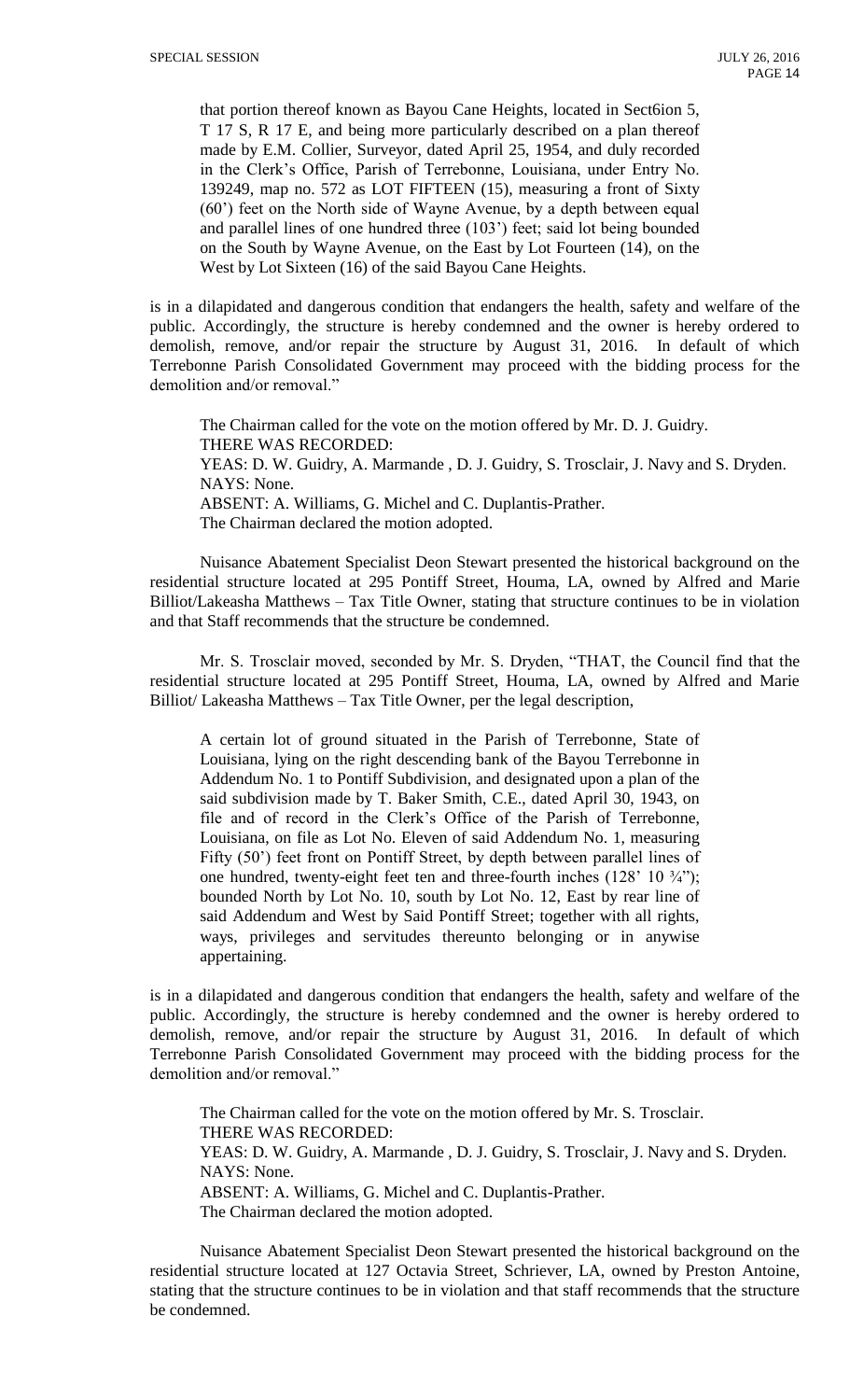Mr. S. Trosclair moved, seconded by Mr. D. J. Guidry, "THAT, the Council continue the condemnation proceedings, until October 17, 2016 at 5:30 p. m., on the residential structure located at 127 Octavia Street, Schriever, LA, owned by Preston Antoine."

The Chairman called for the vote on the motion offered by Mr. S. Trosclair. THERE WAS RECORDED: YEAS: D. W. Guidry, A. Marmande , D. J. Guidry, S. Trosclair, J. Navy and S. Dryden. NAYS: None. ABSENT: A. Williams, G. Michel and C. Duplantis-Prather. The Chairman declared the motion adopted.

Nuisance Abatement Specialist Deon Stewart presented the historical background on the residential structure located at 400 East Street, Houma, LA, owned by Clarence Lyons, II, stating that the structure continues to be in violation and that Staff recommends that the structure be condemned.

Mr. S. Trosclair moved, seconded by Mr. S. Dryden, "THAT, the Council find that the residential structure located at 400 East Street, Houma, LA, owned by Clarence Lyons, II, per the legal description,

> Two (2) certain lots of ground, situated in the Parish of Terrebonne, Louisiana, a short distance below the City of Houma, on the right descending bank of the Bayou Terrebonne, and being designated as LOTS ONE AND TWO (1 and 2) in SQUARE FOUR (4) on a plan of 'BARROW-TOWN", made by Achee & Wilkinson, C.E., Land Surveyors, recorded in the Office of the Clerk of Court of the Parish of Terrebonne, Louisiana, in Conveyance Book No. "88", at folio 380 et seq; each of said lots measuring SIXTY (60) FEET FRONT on THIRD STREET, and each having a depth of ONE HUNDRED TWENTY (120) FEET between parallel lines. The said LOTS ONE AND TWO (1 and 2) of SQUARE FOUR (4), being bounded on the East by East Street, West by Lot No. Three (3) of said Square Four (4); North by Third Street, and South by Lots twenty-three and twenty-four (23 and 24) belonging to Terrebonne Parish School Board; together with all the rights, ways, privileges, and servitudes thereunto belonging or in anywise appertaining.

is in a dilapidated and dangerous condition that endangers the health, safety and welfare of the public. Accordingly, the structure is hereby condemned and the owner is hereby ordered to demolish, remove, and/or repair the structure by August 31, 2016. In default of which Terrebonne Parish Consolidated Government may proceed with the bidding process for the demolition and/or removal."

The Chairman called for the vote on the motion offered by Mr. S. Trosclair. THERE WAS RECORDED: YEAS: D. W. Guidry, A. Marmande , D. J. Guidry, S. Trosclair, J. Navy and S. Dryden. NAYS: None. ABSENT: A. Williams, G. Michel and C. Duplantis-Prather. The Chairman declared the motion adopted.

Nuisance Abatement Specialist Deon Stewart presented the historical background on the residential mobile home structure located at 814 East Street/2605 Matthews Court, Houma, LA, owned by the Estate of Clarence Matthews, Boykin Enterprises, LLC, Tax Title Owner, stating that the structure continues to be in violation and that staff recommends that the structure be condemned.

Mr. Clarence Matthews, owner of the property located at 814 East Street/2605 Matthews Court, stated that he just received notice for this property and that his intentions are to make the necessary repairs to bring the property into compliance.

Mr. D. J. Guidry moved, seconded by Mr. S. Trosclair, "THAT, the Council continue the condemnation proceedings, until October 17, 2016 at 5:30 p. m., on the residential mobile home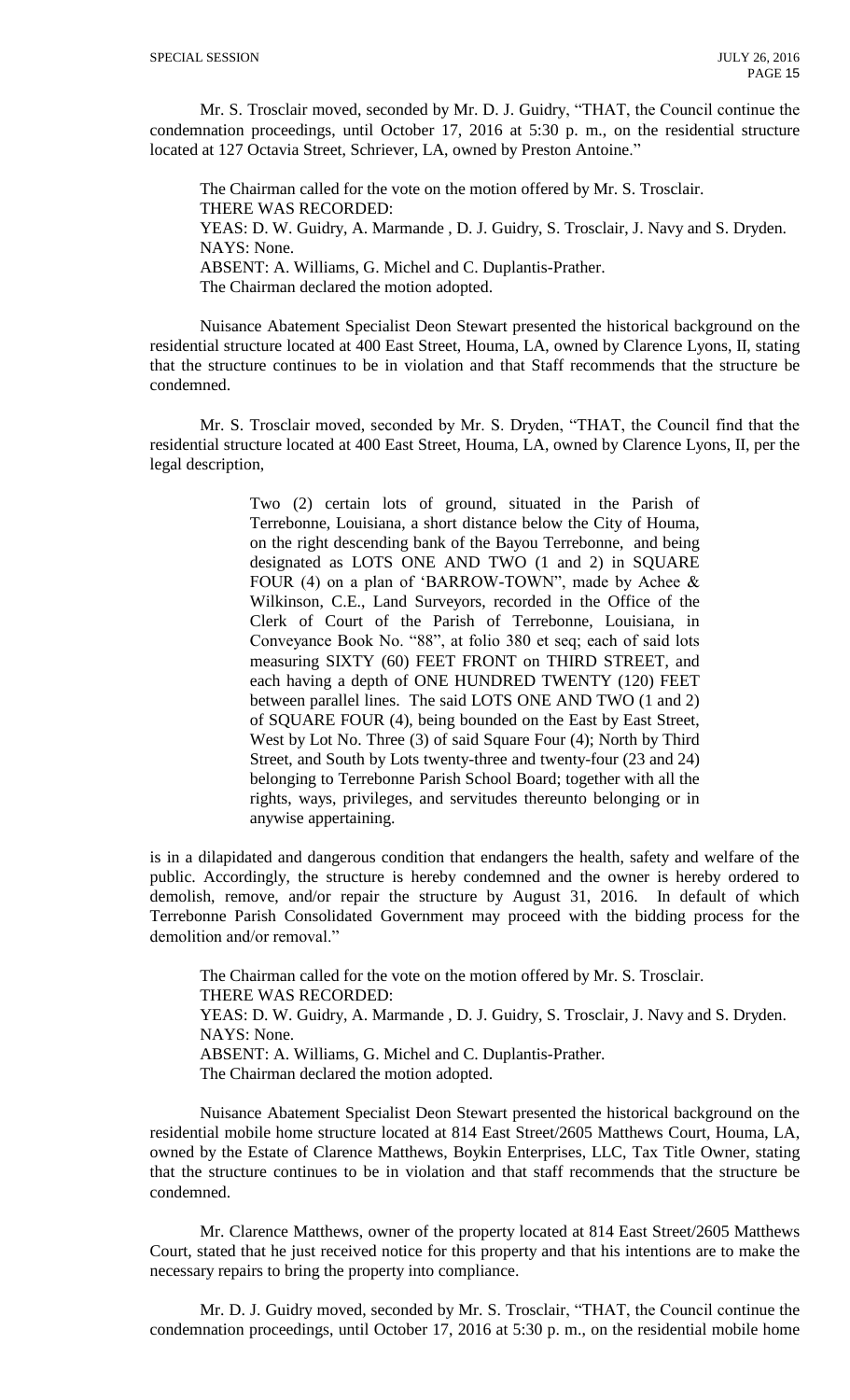structure located at 814 East Street/2605 Matthews Court, Houma, LA, owned by the Estate of Clarence Matthews, Boykin Enterprises, LLC, Tax Title Owner."

The Chairman called for the vote on the motion offered by Mr. D. J. Guidry. THERE WAS RECORDED: YEAS: D. W. Guidry, A. Marmande , D. J. Guidry, S. Trosclair, J. Navy and S. Dryden. NAYS: None. ABSENT: A. Williams, G. Michel and C. Duplantis-Prather. The Chairman declared the motion adopted.

Nuisance Abatement Specialist Deon Stewart presented the historical background on the residential mobile home structure located at 814 East Street/2633 Matthews Court, Houma, LA, owned by the Estate of Clarence Matthews, Boykin Enterprises, LLC, Tax Title Owner, stating that the structure continues to be in violation and that staff recommends that the structure be condemned.

Mr. D. J. Guidry moved, seconded by Mr. S. Trosclair, "THAT, the Council continue the condemnation proceedings, until October 17, 2016 at 5:30 p. m., on the residential mobile home structure located at 814 East Street/2633 Matthews Court, Houma, LA, owned by the Estate of Clarence Matthews, Boykin Enterprises, LLC, Tax Title Owner."

The Chairman called for the vote on the motion offered by Mr. D. J. Guidry. THERE WAS RECORDED: YEAS: D. W. Guidry, A. Marmande , D. J. Guidry, S. Trosclair, J. Navy and S. Dryden. NAYS: None. ABSENT: A. Williams, G. Michel and C. Duplantis-Prather. The Chairman declared the motion adopted.

Nuisance Abatement Specialist Deon Stewart presented the historical background on the residential structure located at 1115 Roussell Street, Houma, LA, owned by Lucious Jackson, Tina Harris, Tax Title, stating that the structure continues to be in violation and that staff recommends that the structure be condemned.

Mr. Joe Harris stated that he purchased the aforementioned property at a Sheriff's tax sale and noted that he is not the rightful owner of the property at this time.

Mr. S. Trosclair moved, seconded by Mr. S. Dryden, "THAT, the Council find that the residential structure located at 1115 Roussell Street, Houma, LA, owned by Lucious Jackson, Tina Harris, Tax Title, per the legal description,

> A certain portion of ground, situated in the City of Houma, in that portion thereof known as Newton, measuring seventy-two (72') feet front, more or less, on Roussell Street by One hundred and seven (107') feet deep; compromising the whole of Lot No. 5 in Block 80 and a portion of Lot No. 7 in said Block No. 80 as shown and designated on the plan of the City of Houma, bounded North by Lot No. 3 of said Block No. 80, belonging to Thomas McCullough and South by Lot of John D. Minor; together with all the buildings and improvements thereon, as well as all rights, ways, privileges and servitudes thereunto belonging or otherwise appertaining.

is in a dilapidated and dangerous condition that endangers the health, safety and welfare of the public. Accordingly, the structure is hereby condemned and the owner is hereby ordered to demolish, remove, and/or repair the structure by August 31, 2016. In default of which Terrebonne Parish Consolidated Government may proceed with the bidding process for the demolition and/or removal."

The Chairman called for the vote on the motion offered by Mr. S. Trosclair. THERE WAS RECORDED: YEAS: D. W. Guidry, A. Marmande , D. J. Guidry, S. Trosclair, J. Navy and S. Dryden. NAYS: None. ABSENT: A. Williams, G. Michel and C. Duplantis-Prather.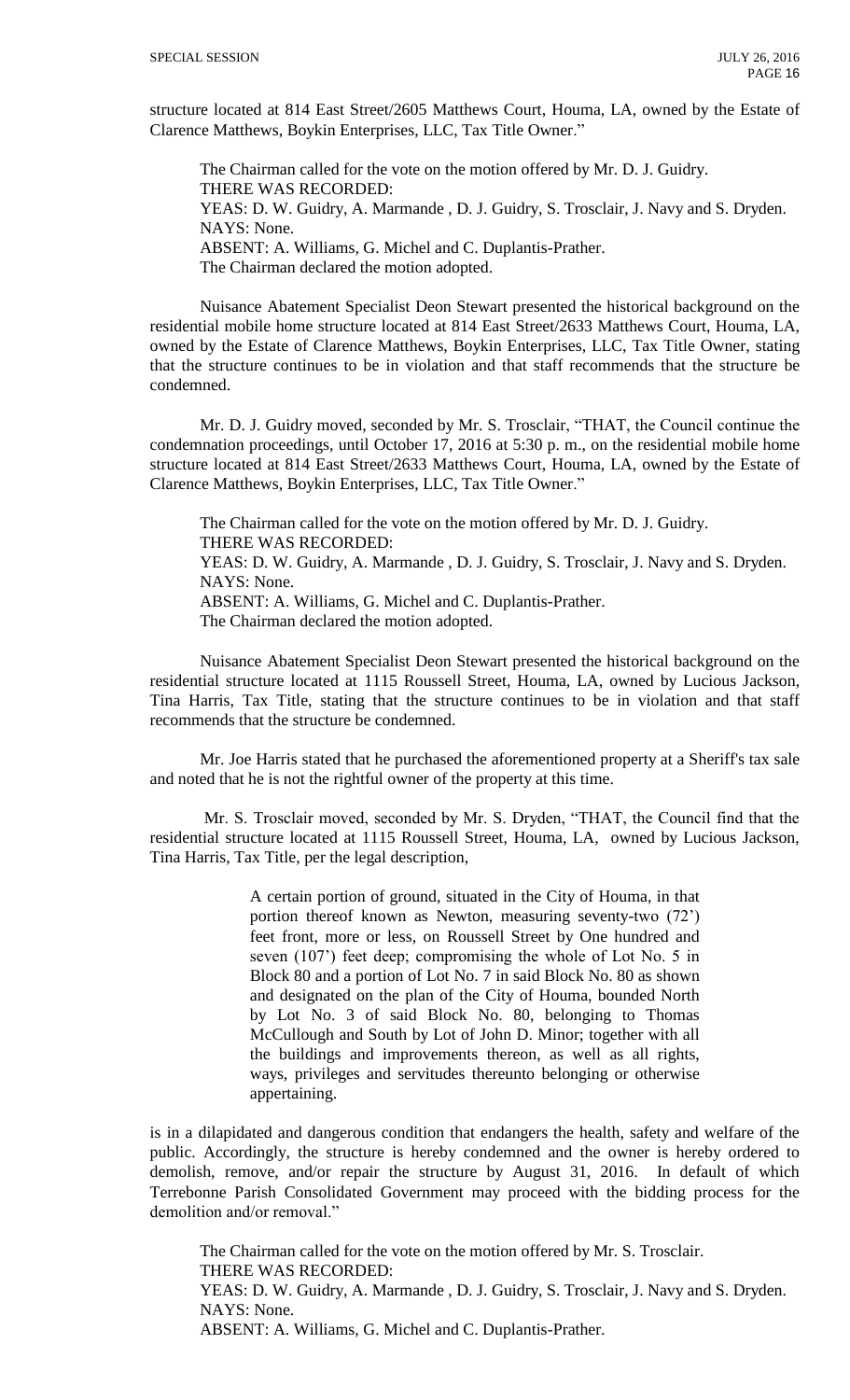The Chairman declared the motion adopted.

Nuisance Abatement Specialist Deon Stewart presented the historical background on the residential structure located at 4222 Southdown Mandalay Road, Houma, LA, owned by Elizabeth Fontenot, stating that this structure has been demolished and that staff recommends that the condemnation file be closed.

Mr. D. W. Guidry, Sr. moved, seconded by Mr. S. Dryden, "THAT, the Council concur with Administration and close the condemnation file on the residential structure located at 4222 Southdown Mandalay Road, Houma, LA, owned by Elizabeth Fontenot, due to the structure being demolished."

The Chairman called for the vote on the motion offered by Mr. D. W. Guidry, Sr. THERE WAS RECORDED: YEAS: D. W. Guidry, A. Marmande , D. J. Guidry, S. Trosclair, J. Navy and S. Dryden. NAYS: None. ABSENT: A. Williams, G. Michel and C. Duplantis-Prather.

The Chairman declared the motion adopted.

Nuisance Abatement Specialist Deon Stewart presented the historical background on the residential mobile home structure located at 7549 Park Avenue/113 Bennet Court, Houma, LA, owned by Michael Duplantis, Poule D'eau Properties, LLC, Ellen Pontiff, Rose WD Properties, LLC, JRose Properties, LLC, and Duplantis Real Estate Holdings, LLC, stating that structure continues to be in violation and that staff recommends that the mobile home structure be condemned.

Mr. D. J. Guidry moved, seconded by Mr. S. Trosclair, "THAT, the Council continue the condemnation proceedings, until October 17, 2016 at 5:30 p. m., on the residential mobile home structure located at 7549 Park Avenue/113 Bennet Court, Houma, LA, owned by Michael Duplantis, Poule D'eau Properties, LLC, Ellen Pontiff, Rose WD Properties, LLC, JRose Properties, LLC, and Duplantis Real Estate Holdings, LLC."

The Chairman called for the vote on the motion offered by Mr. D. J. Guidry. THERE WAS RECORDED:

YEAS: D. W. Guidry, A. Marmande , D. J. Guidry, S. Trosclair, J. Navy and S. Dryden. NAYS: None.

ABSENT: A. Williams, G. Michel and C. Duplantis-Prather.

The Chairman declared the motion adopted.

Nuisance Abatement Specialist Deon Stewart presented the historical background on the residential mobile home structure located at 7549 Park Avenue/119 Bennet Court, Houma, LA, owned by Michael Duplantis, Poule D'eau Properties, LLC, Ellen Pontiff, Rose WD Properties, LLC, JRose Properties, LLC, and Duplantis Real Estate Holdings, LLC, stating that the structure continues to be in violation and that staff recommends that the structure be condemned.

Mr. A. Marmande moved, seconded by Mr. D. W. Guidry, Sr., "THAT, the Council continue the condemnation proceedings, until October 17, 2016 at 5:30 p. m., on the residential mobile home structure located at 7549 Park Avenue/119 Bennet Court, Houma, LA, owned by Michael Duplantis, Poule D'eau Properties, LLC, Ellen Pontiff, Rose WD Properties, LLC, JRose Properties, LLC and Duplantis Real Estate Holdings, LLC."

The Chairman called for the vote on the motion offered by Mr. A. Marmande. THERE WAS RECORDED: YEAS: D. W. Guidry, A. Marmande , D. J. Guidry, S. Trosclair, J. Navy and S. Dryden. NAYS: None. ABSENT: A. Williams, G. Michel and C. Duplantis-Prather. The Chairman declared the motion adopted.

Nuisance Abatement Specialist Deon Stewart presented the historical background on the residential mobile home structure located at 7549 Park Avenue/114 Bennet Court, Houma, LA, owned by Michael Duplantis, Poule D'eau Properties, LLC, Ellen Pontiff, Rose WD Properties, LLC, JRose Properties, LLC and Duplantis Real Estate Holdings, LLC, stating that the mobile home structure is occupied and that staff recommends that the condemnation file be closed.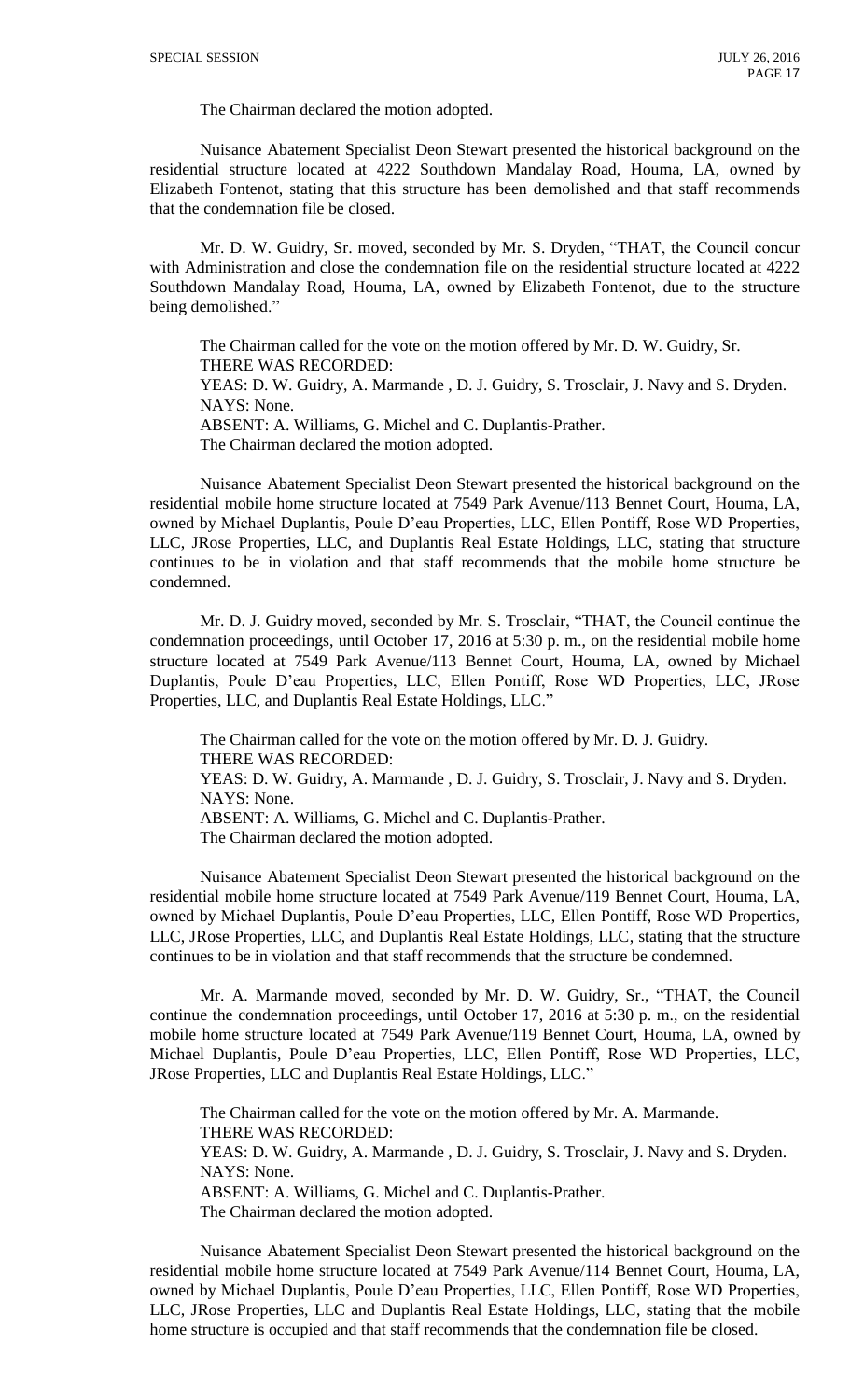Mr. D. W. Guidry, Sr. moved, seconded by Mr. A. Marmande, "THAT, the Council concur with Administration to close the condemnation file on the residential mobile home structure located at 7549 Park Avenue/114 Bennet Court, Houma, LA, owned by Michael Duplantis, Poule D'eau Properties, LLC, Ellen Pontiff, Rose WD Properties, LLC, JRose Properties, LLC and Duplantis Real Holdings LLC due to the structure being occupied."

The Chairman called for the vote on the motion offered by Mr. D. W. Guidry, Sr. THERE WAS RECORDED: YEAS: D. W. Guidry, A. Marmande , D. J. Guidry, S. Trosclair, J. Navy and S. Dryden. NAYS: None. ABSENT: A. Williams, G. Michel and C. Duplantis-Prather. The Chairman declared the motion adopted.

Mr. D. J. Guidry moved, seconded by Mr. S. Trosclair, "THAT, the Council continue the condemnation proceedings, until October 17, 2016 at 5:30 p. m., on the residential mobile home structure located at 7549 Park Avenue/128 Bennet Court, Houma, LA, owned by Michael Duplantis, Poule D'eau Properties, LLC, Ellen Pontiff, Rose WD Properties, LLC, JRose Properties, LLC, and Duplantis Real Estate Holding, LLC."

The Chairman called for the vote on the motion offered by Mr. D. J. Guidry. THERE WAS RECORDED:

YEAS: D. W. Guidry, A. Marmande , D. J. Guidry, S. Trosclair, J. Navy and S. Dryden. NAYS: None.

ABSENT: A. Williams, G. Michel and C. Duplantis-Prather.

The Chairman declared the motion adopted.

Mr. D. J. Guidry moved, seconded by Mr. S. Trosclair, "THAT, the Council continue the condemnation proceedings, until October 17, 2016 at 5:30 p. m., on the residential mobile home structure located at 7549 Park Avenue/130 Bennet Court, Houma, LA, owned by Michael Duplantis, Poule D'eau Properties, LLC, Ellen Pontiff, Rose WD Properties, LLC, JRose Properties, LLC and Duplantis Real Estate Holdings, LLC."

The Chairman called for the vote on the motion offered by Mr. D. J. Guidry. THERE WAS RECORDED: YEAS: D. W. Guidry, A. Marmande , D. J. Guidry, S. Trosclair, J. Navy and S. Dryden.

NAYS: None.

ABSENT: A. Williams, G. Michel and C. Duplantis-Prather.

The Chairman declared the motion adopted.

Mr. S. Trosclair moved, seconded by Mr. D. J. Guidry, "THAT, the Council continue the condemnation proceedings, until October 17, 2016 at 5:30 p. m., on the residential mobile home structure located at 7549 Park Avenue, Houma, LA, owned by Michael Duplantis, Poule D'eau Properties, LLC, Ellen Pontiff, Rose WD Properties, LLC, JRose Properties, LLC, and Duplantis Real Estate Holdings, LLC."

The Chairman called for the vote on the motion offered by Mr. S. Trosclair. THERE WAS RECORDED: YEAS: D. W. Guidry, A. Marmande , D. J. Guidry, S. Trosclair, J. Navy and S. Dryden. NAYS: None. ABSENT: A. Williams, G. Michel and C. Duplantis-Prather. The Chairman declared the motion adopted.

Nuisance Abatement Specialist Deon Stewart presented the historical background on the residential structure located at 505 Westview Drive, Houma, LA, owned by Thomas Ragas stating that the structure continues to be in violation and that Staff recommends that the structure be condemned.

Mr. Thomas Ragas, owner of the property located at 505 Westview Drive, explained that his residence caught a fire and that he is in the process of working with Allstate Insurance Company to file a claim. He requested a continuance to repair the structure.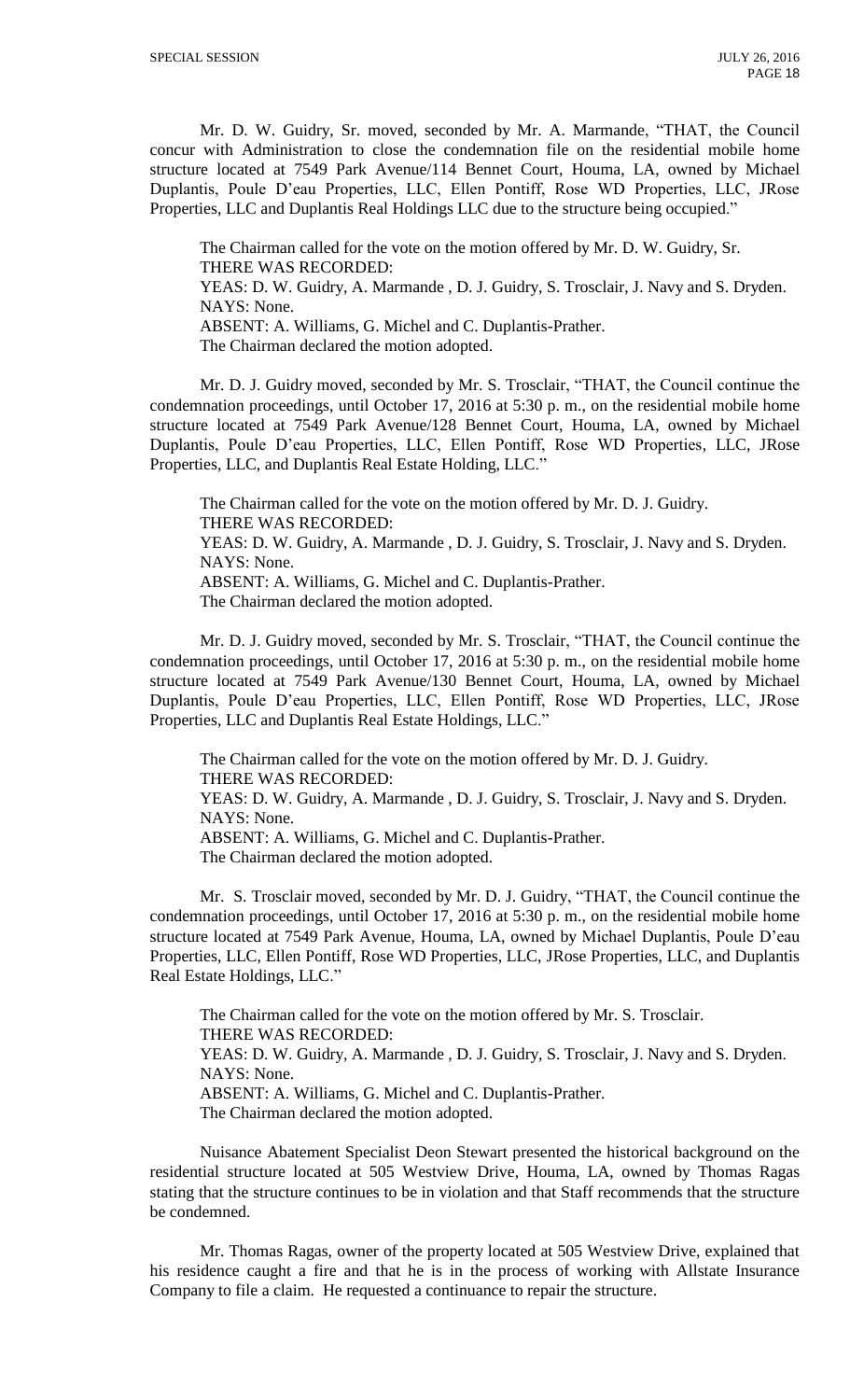Mr. S. Dryden moved, seconded by Mr. D. J. Guidry, "THAT, the Council continue the condemnation proceedings, until October 17, 2016 at 5:30 p. m, on the residential structure located at 505 Westview Drive, Houma, LA, owned by Thomas Ragas."

The Chairman called for the vote on the motion offered by Mr. S. Dryden. THERE WAS RECORDED: YEAS: D. W. Guidry, A. Marmande , D. J. Guidry, S. Trosclair, J. Navy and S. Dryden. NAYS: None. ABSENT: A. Williams, G. Michel and C. Duplantis-Prather. The Chairman declared the motion adopted.

Nuisance Abatement Specialist Deon Stewart presented the historical background on the residential structure located at 1212 Ellender Street, Houma, LA, owned by the Estate of Junius and Jennette Smith, Sr., stating that the structure continues to be in violation and that staff recommends that the structure be condemned. She noted that this structure is occupied.

Ad Hoc Attorney William Dunckelman stated that he was appointed to represents the absentee property owners on this matter; and noted that he has visited the location which is in deplorable condition.

Upon questioning, Nuisance Abatement Specialist Deon Stewart explained that this is the first time that this structure has been on the condemnation list and that Staff has never recommended condemning an occupied structure.

Mr. D. W. Guidry, Sr. moved, seconded by Mr. S. Dryden, "THAT, the Council find that the residential structure located at 1212 Ellender Street, Houma, LA, owned by the Estate of Junius A. and Jennette Smith, Sr., per the legal description,

> A certain lot of ground situated in the City of Houma, Parish of Terrebonne, State of Louisiana, designated upon a plan made by R.W. Collins, C.E., 5 April 1941, on file and of record in the Clerk's Office of the Parish of Terrebonne, Louisiana, Lot No. One (1) of Block No. Two (2) of Addendum No. 1 – Voisin Place; said lot fronting fifty feet seven inches (50' 7") on the south side of Ellender Street, by depth of One Hundred Five (105') feet between parallel lines; bounded north by Ellender St., East by Marmande St., on the west by Lot No. Tow (2) and in the rear by the east half of Lot No. Twenty-two (22) of said Block No. Two (2)

is in a dilapidated and dangerous condition that endangers the health, safety and welfare of the public. Accordingly, the structure is hereby condemned and the owner is hereby ordered to demolish, remove, and/or repair the structure by August 31, 2016. In default of which Terrebonne Parish Consolidated Government may proceed with the bidding process for the demolition and/or removal."

The Chairman called for the vote on the motion offered by Mr. D. W. Guidry, Sr. THERE WAS RECORDED: YEAS: D. W. Guidry, A. Marmande , D. J. Guidry, S. Trosclair, J. Navy and S. Dryden. NAYS: None. ABSENT: A. Williams, G. Michel and C. Duplantis-Prather. The Chairman declared the motion adopted.

(The power point presentation given by Administration, which contains the background and history of each property, photographs of the subject structures, and Administration's recommendations, have been made a part of the official record of these proceedings, a hard copy of which is to be maintained in the office of the Planning Department.)

Mr. S. Dryden moved, seconded by Mr. D. J. Guidry, "THAT, there being no further business to come before the Council, the meeting be adjourned."

The Chairman called for the vote on the motion offered by Mr. S. Dryden. THERE WAS RECORDED: YEAS: D. W. Guidry, A. Marmande , D. J. Guidry, S. Trosclair, J. Navy and S. Dryden.